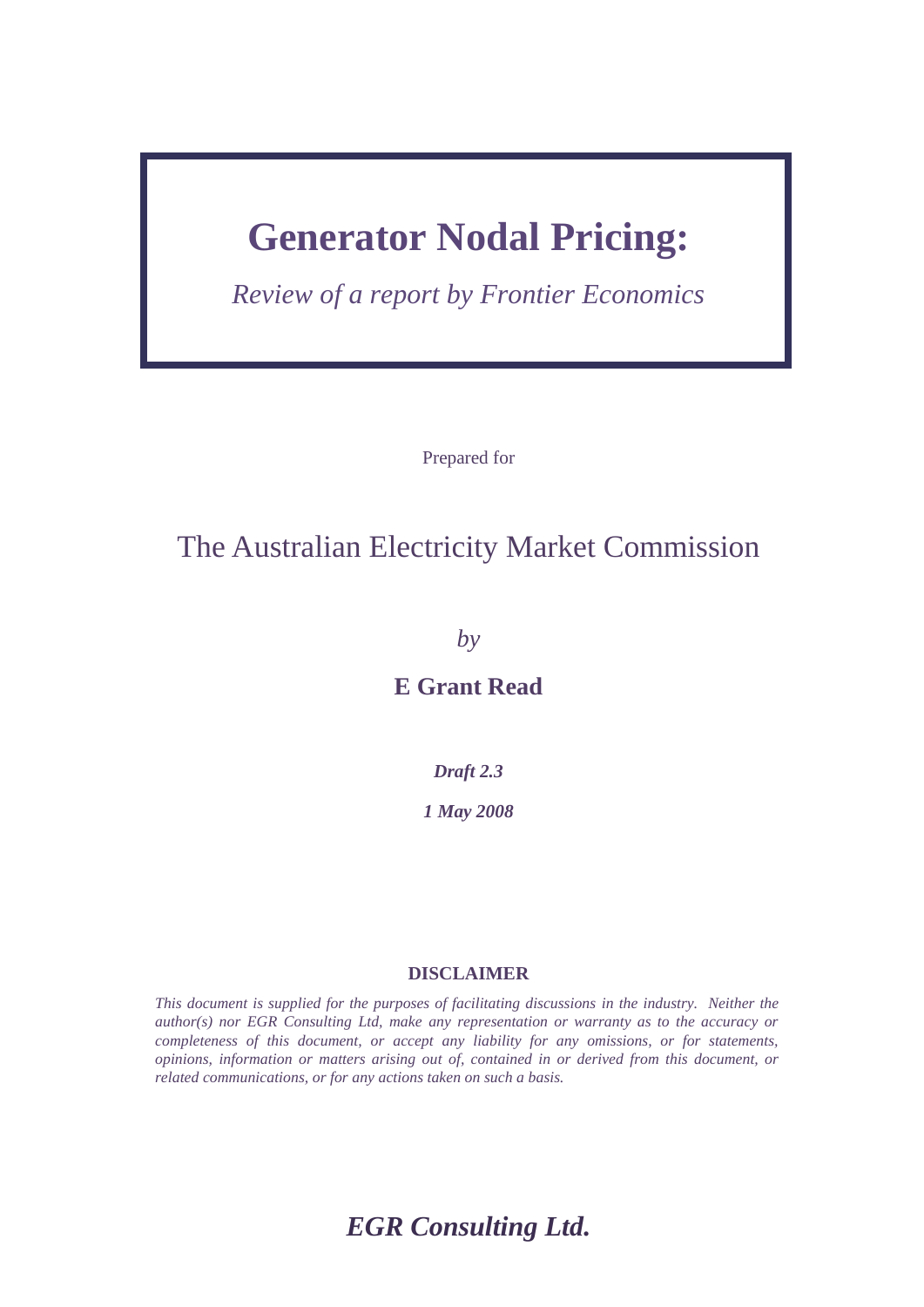# **Executive Summary**

- 1. The Australian Electricity Market Commission (AEMC) has requested EGR Consulting to review a paper on Generator Nodal Pricing (GNP) prepared for the AEMC by Frontier Economics. An interim draft review was discussed with the AEMC, and with Frontier, who then revised their report. Our review was than adapted, and re-structured, to match the final Frontier paper.
- 2. Overall, we consider this to be a well written report, and a useful contribution to the debate on congestion management options for the NEM. The paper provides a useful and accessible summary of experience in US markets, in particular, and the interpretation of the evidence is reasonably balanced and accurate.
- 3. As always, though, improvement is possible and we suggest that further work could eventually be done on developing more specific conclusions of direct relevance to the NEM, using the terminology developed in the recent AEMC framework paper(s).
- 4. As requested by the AEMC, we have supplied our own commentary on some of these issues, based on our own experience of the markets concerned. This is not intended as a criticism of Frontier"s work, or a refutation of their interpretations, but merely as a complementary opinion. Our comments, which sometimes reinforce and sometimes contrast with Frontier"s, have been grouped into five sections, as follows.
- 5. First, we provide a brief overview, giving our perspective on what a GNP market might look like, and how it relates to other proposals under recent discussion, using the terminology of the framework paper.
- 6. Second, we reinforce the cautions expressed by Frontier with respect to the difficulty of drawing any firm conclusions from studies which attempt to determine a causal relationship between observed market spot price differentials and transmission or generation investment.
- 7. Third, we suggest some cautions with respect to accepting the conclusions from US analysts, in particular, about what might be considered unacceptable expressions of market power, given the very different design of the NEM. But we do agree that localised market power could sometimes be a problem under a GNP. As Frontier notes, this might be controlled by financial contracts analogous to the Constraint Rental Contract (CRCs) discussed Gregan and Read in the context of regimes based on constraint pricing.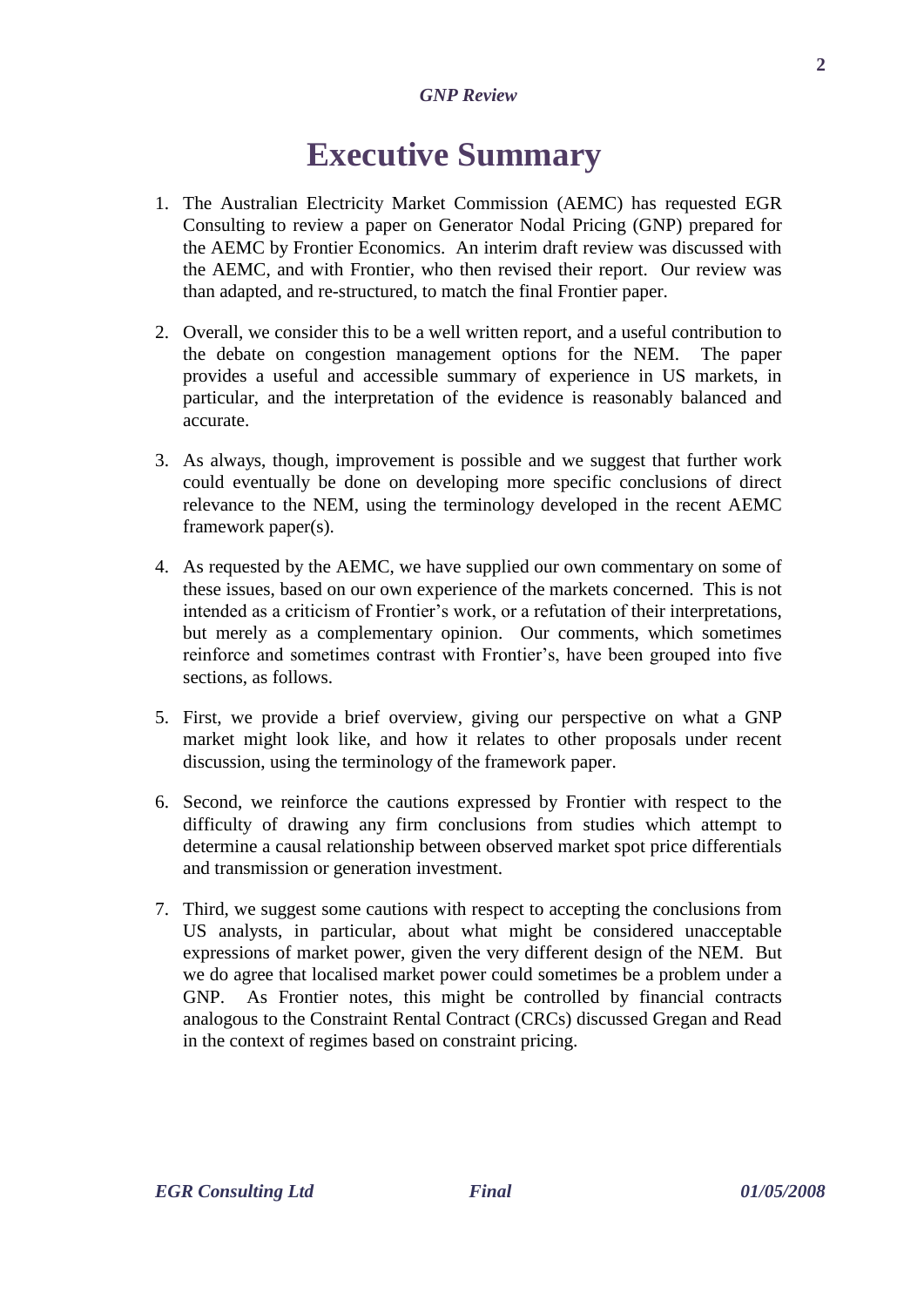- 8. Next, we provide our own informal commentary on lessons to be drawn from the New Zealand market experience, broadly suggesting that, while the number of trading hubs/regions which New Zealand participants might find desirable may be significantly less than the number of nodes in the current nodal market, it is probably significantly more than the three suggested by Frontier"s sources. Extrapolating that experience to Australia might suggest 25-50 hubs. But we also observe that it is very difficult to change the market design and/or structure once participants have operated under one structure for long enough to have established commercial positions based on the status quo.
- 9. Finally, we note that many might see the most telling observation from the US data as being that Texas and California, the two markets which started out with a regional structure similar to the NEM, are now on track to convert to a nodal model. Thus we suggest that, if more work were to be done on US markets, it could usefully be focussed on asking why these markets are evolving from a NEM-like structure toward Full Nodal Pricing, and why such evolution is not also appropriate in Australia.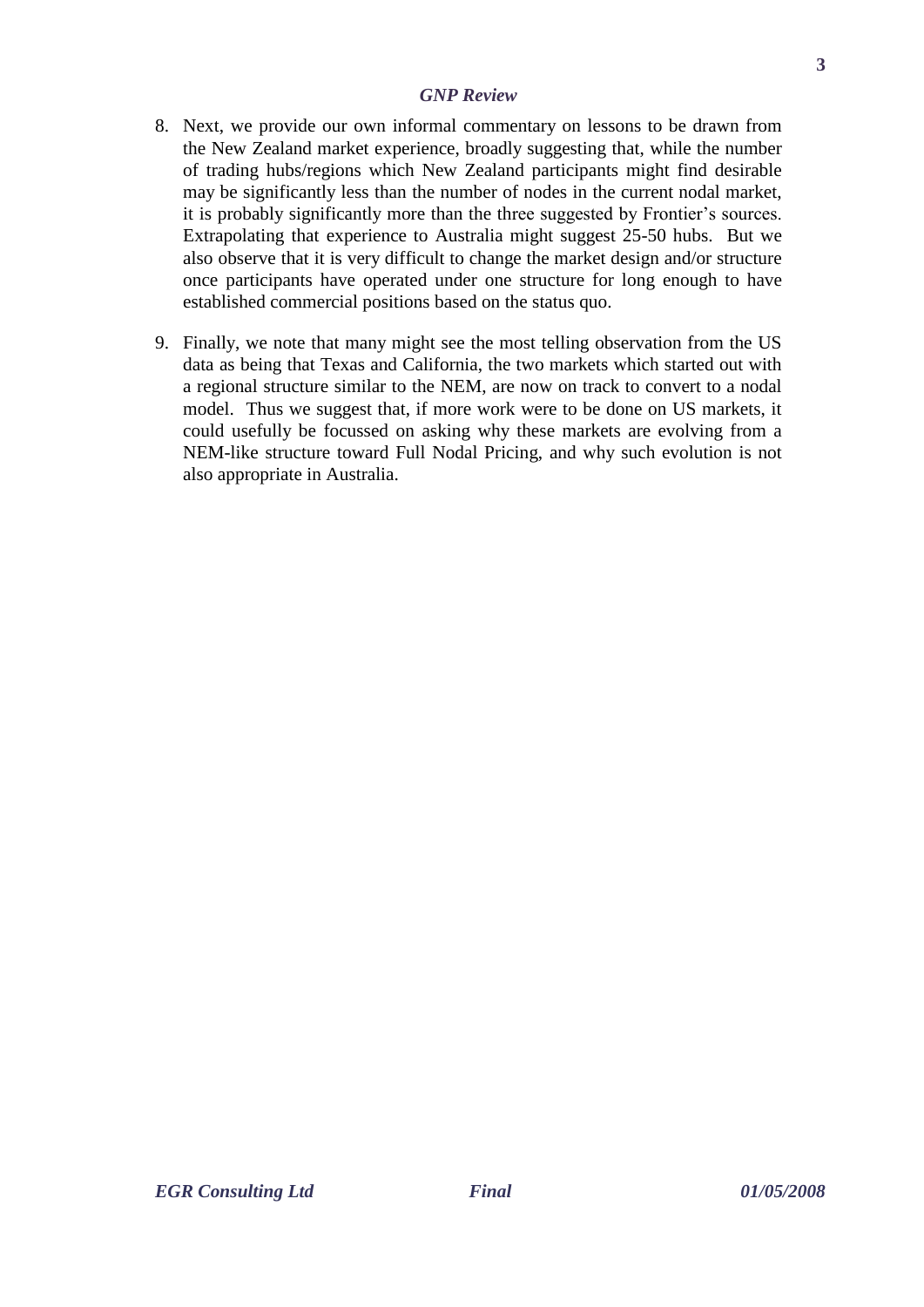# **Contents**

| <b>Executive Summary</b> |                                                       | $\overline{2}$ |
|--------------------------|-------------------------------------------------------|----------------|
|                          | 1. Introduction                                       | 5              |
|                          | 2. Evaluation                                         | 8              |
|                          | 3. Lessons for the NEM                                | 9              |
|                          | 3.1. Overview                                         | 9              |
|                          | 3.2. Difficulty of implementing/operating GNP markets | 12             |
|                          | 3.3. Investment impact of FNP/GNP                     | 15             |
|                          | 3.4. Market power under FNP/GNP                       | 20             |
|                          | <b>3.5.</b> Lessons from New Zealand                  | 24             |
|                          | 3.6. Lessons from Texas and California                | 29             |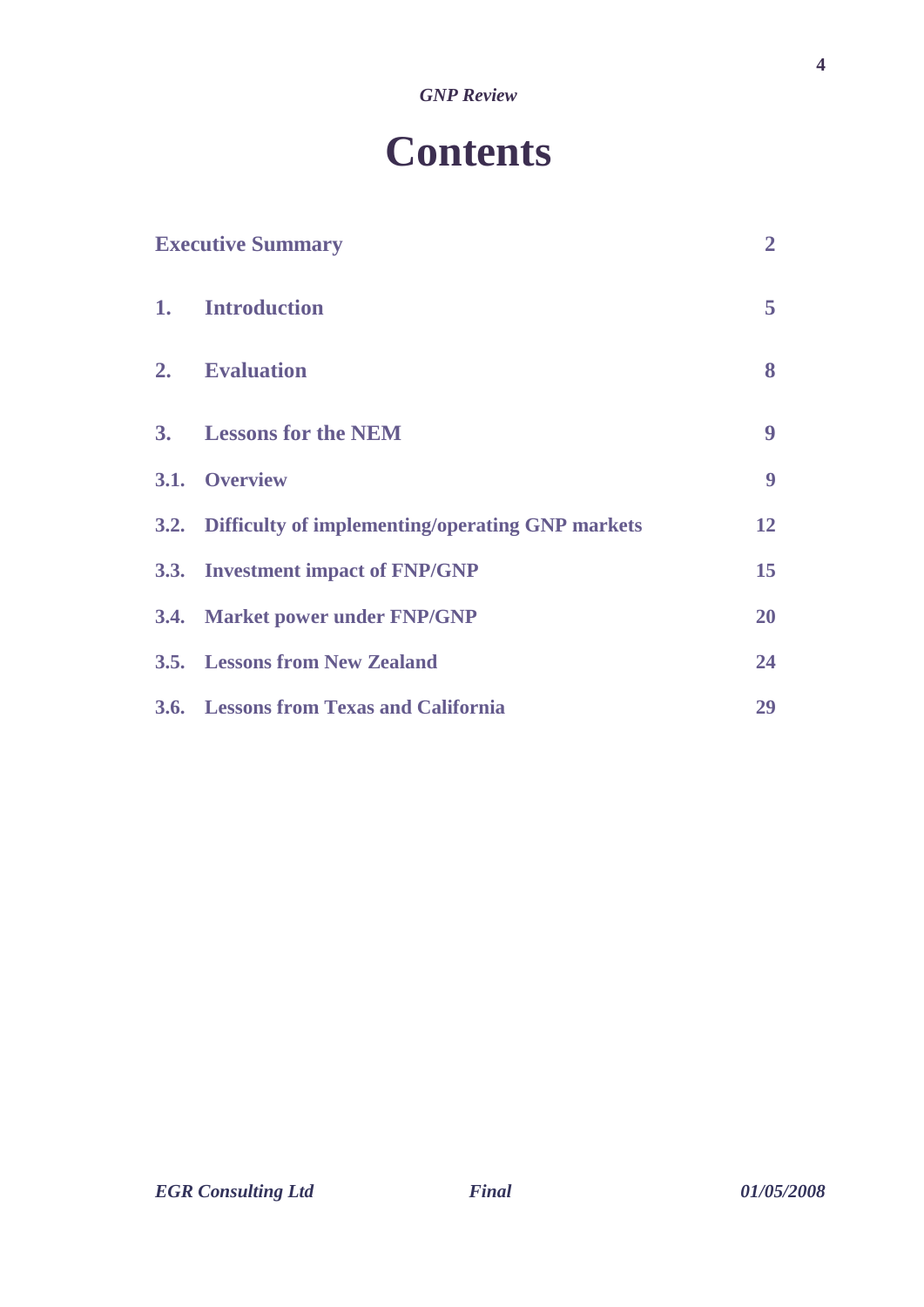# **Generator Nodal Pricing:**

*Review of a report by Frontier Economics*

## **1. Introduction**

The Australian Electricity Market Commission (AEMC) have provided a copy of a paper on Generator Nodal Pricing (GNP) prepared for the AEMC by Frontier Economics<sup>1</sup>, and have requested EGR Consulting to review that paper. We understand that the AEMC commissioned Frontier Economics to conduct a review and prepare a report on GNP covering:

- *(a) A factual description of what generator nodal pricing (including the associated risk management framework(s)) is (or could be construed to be) and how it differs from the current NEM pricing regime;*
- *(b) A factual description of the issues associated with generator nodal pricing relative to the current NEM pricing regime, in respect of:*
	- *Dispatch efficiency;*
	- *Competition and market power issues in the short and long term; and*
	- *Trading and risk management.*
- *(c) A fact-based review of practical experience of the issues in (b) in other markets which have adopted a generator nodal pricing approach; and*
- *(d) In light of (a), (b) and (c), a review of the issues that would (or could) need to be addressed in considering a transition to a generator nodal pricing approach in the NEM.*

That report was expected to take account of:

<sup>&</sup>lt;sup>1</sup> *Generator Nodal Pricing: a review of theory and practical application.* Report by Frontier Economics to the AEMC, 8 February 2008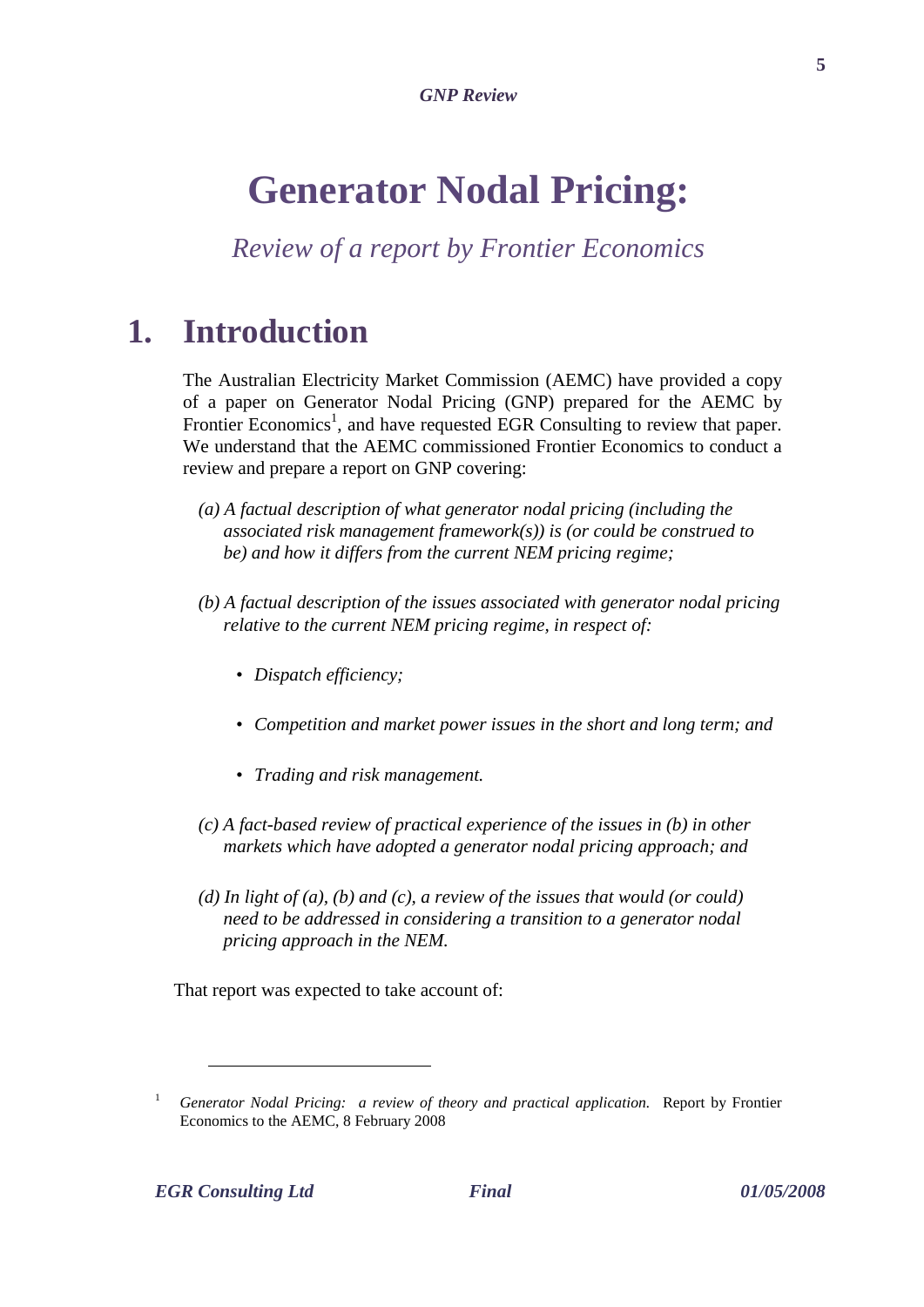- *Submissions from stakeholders to the AEMC's consultation documents published under the CMR;* and, to the extent practical and appropriate
- *Reports available on the AEMC's website intended to establish a common framework and terminology for considering different pricing options.*

The AEMC requested a peer review of the Frontier paper with a view to improving the credibility of the report as supplementary reference material for the Congestion Management Review. Specifically, the RFP states that:

- *The consultant's peer review is to consider the accuracy and balance of the report's content and the completeness of the report in addressing the provided review scope.*
- *The peer reviewer is also invited to provide comments on specific areas of the report where further expansion or clarification may add value.*
- *The consultant will need to review the Request for Proposal for the GNP review and the GNP report.*
- *The consultant's report will set out the findings.*
- *The consultant report or a summary of the report may accompany the GNP report when the AEMC publishes the latter.*
- *The AEMC will provide the consultant with the scope of the GNP review and the GNP report.*

After further discussion, with the AEMC an iterative approach was adopted, in which:

- The reviewer prepared an interim review indicating areas in which the Frontier report might be corrected, adapted, or expanded to improve accuracy, clarity or balance;
- Frontier then responded by adapting their report to the extent that they thought appropriate, and also provided comments on the areas in which they preferred not to revise their report; and
- The review was then adjusted to reflect those changes, so as to produce a report intended for publication of both the review and the revised paper.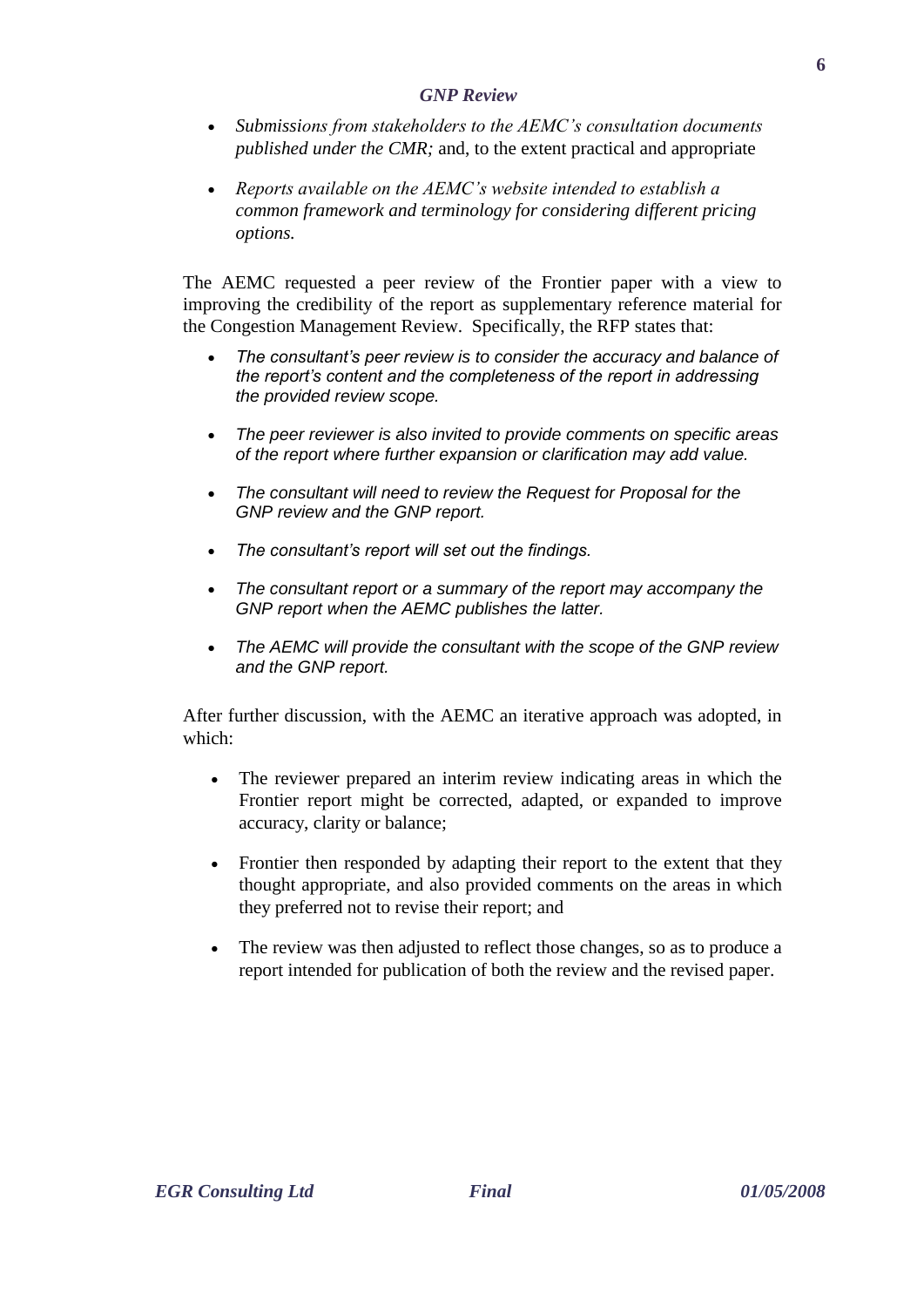It may be relevant to note that we have no strong view as to whether GNP, or  $FNP$  (Full Nodal Pricing), should ever be adopted in the NEM. $^{2}$  As noted earlier, we have been closely involved with the development of both FNP and GNP markets, but have also been closely involved, from time to time, with development of the zonal NEM market. We recognise that each type of market has both advantages and disadvantages. Thus our focus is not be on arguing a case for, or against, adoption of GNP in the NEM, but on ensuring that a balanced view is provided, and reasonable inferences drawn, particularly with respect to the implications for the NEM

Specifically, the remainder of this interim report is divided into two parts:

- First, a high level "evaluation" of the Frontier report, focussing on whether or not it fulfils the stated objectives;
- Second, a brief summary of our own complementary perspective with respect to the lessons which might usefully be drawn for the NEM from experience in the markets discussed. This starts with a brief overview of how the GNP proposal fits in with other congestion management proposals recently considered, then moves on to make more specific comments about some points raised by Frontier.

<u>.</u>

<sup>2</sup> For the record, in his role as Senior Consultant for CRA, Dr Read has previously expressed the view that FNP or GNP are probably not appropriate for the NEM, at the present time, but that they could reasonably be considered at some future date.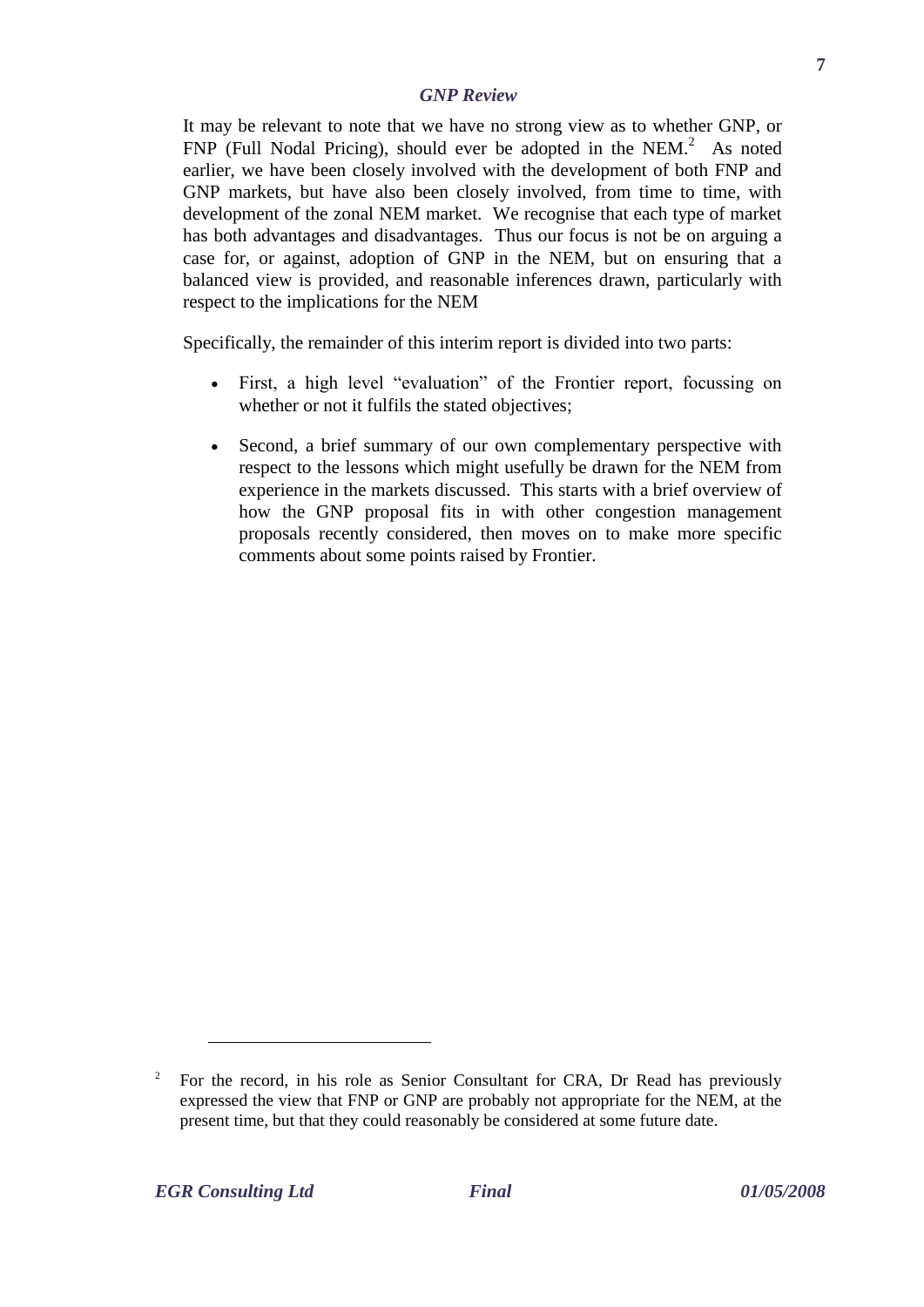# **2. Evaluation**

This is a well written report, and a useful contribution to the debate on congestion management options for the NEM. The topic is large and the coverage necessarily selective. But the paper provides a useful and accessible summary of experience in US markets, in particular, while the interpretation of the evidence is reasonably balanced and accurate. At the outset, then, we should say that there is very little in the Frontier report with which we would strongly take issue, and no major deficiency in the report, relative to the stated objectives. As always, though, further development is possible and opinions may be balanced against differing perspectives. Specifically we suggest that more attention could usefully be devoted to the following areas, on which we provide our own comments in Section 4 below:

- 1. Making more use of the terminology and framework developed in "framework paper<sup>3</sup> underlying the Gregan and Read paper referenced by Frontier, so as to facilitate comparison between the GNP proposal and the CP-based proposals discussed there.<sup>4</sup>
- 2. Focussing the extensive material provided with respect to US FNP/GNP markets more closely on issues of direct relevance to congestion management in the NEM, and on drawing out those lessons more explicitly, as they might apply in the NEM regulatory context.
- 3. Deriving lessons for the NEM (both positive and negative) from the New Zealand experience with FNP partly because, in several respects, it is more like the NEM than US FNP markets.
- 4. Deriving lessons for the NEM from the experience of those US markets (California and Texas) which started out with a regional structure like the NEM, but apparently now consider it more prudent to develop towards FNP designs.

Frontier have already modified some aspects of their report in light of issues we have raised, including those listed above. Rather than recommend further modification of the report to deal more fully with these aspects, our intent here is merely to suggest areas in which more work might be usefully done, in future, and to provide indicative comments of our own on some points, so as to broaden and balance the perspective provided by Frontier, as requested by the AEMC.

<sup>3</sup> *Network Congestion and Wholesale Electricity Pricing in the Australian National Electricity Market: An analytical framework for describing options* EGR Consulting report to the AEMC, November 2007

We understand that this report was not made available to Frontier until after their review was largely complete.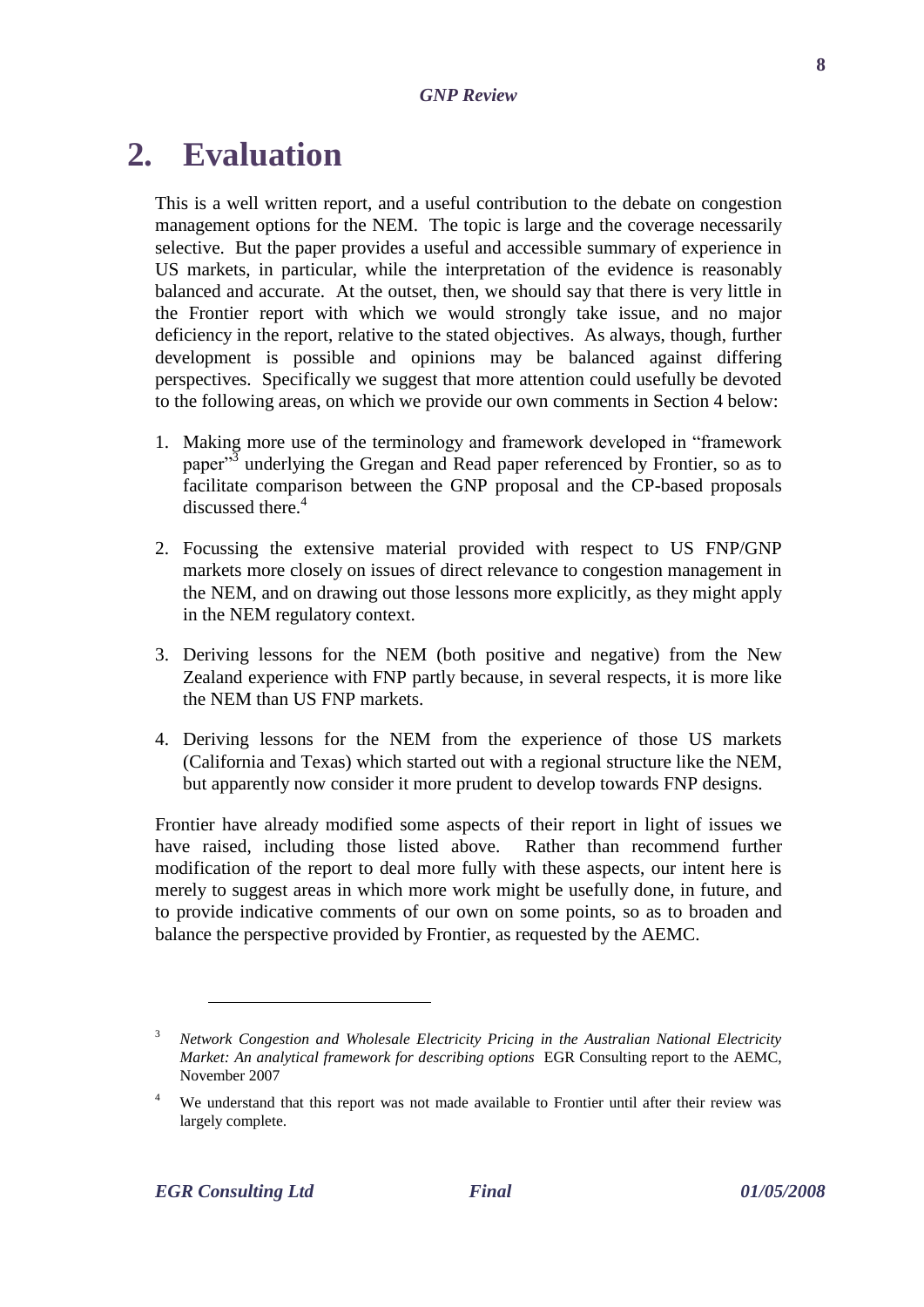### **3. Lessons for the NEM**

### **3.1.Overview**

As already noted, there is really nothing in the Frontier report with which we would strongly take issue. The views expressed seem reasonable inferences from the evidence presented. On the other hand, we have been specifically requested to provide balancing perspectives, where appropriate, based on our own somewhat different experience of GNP/FNP markets, and of the NEM. Thus, in expressing an alternative viewpoint, we are not suggesting that the viewpoint expressed by Frontier is wrong, or should be changed, but merely that it might also be useful to make a balancing perspective available to participants. In some cases we are merely reinforcing views already expressed by Frontier. *<sup>5</sup>*

Before doing so, though, it may be worth summarising our understanding of how a GNP market proposal would relate to other congestion management proposals discussed in recent times.

Basically, in the notation of the framework paper, GNP corresponds to a limiting case of Congestion Pricing (CP) in which:

- All constraints are "managed"; and
- All generation and interconnector flow terms are "exposed" in all constraints in which they are involved.
- Loads are still fully "protected", in the sense that they sense that they are not involved in the congestion pricing regime, or equivalently receive implicit Constraint Rental rights (CRRs) to their local Regional Reference Node (RRN) or Hub; and
- TNSPs and ancillary service providers are (probably) also "protected", in the sense that they are not involved in the congestion pricing regime.  $6$

Thus this proposal lies at one extreme of a spectrum of CP-based options. We do not see any real technical difficulty in converting the current NEM structure into a GNP based market. All that would happen, for loads, is that the Regional Reference Price would be set by load-weighted averaging, rather than from a Regional Reference Node price. But generators would face prices which are

<u>.</u>

<sup>5</sup> In some cases, similar points are made several times. In general we focus on the first such instance.

<sup>&</sup>lt;sup>6</sup> The potential involvement of such parties is compatible with the FNP proposal, but not a major focus of this report.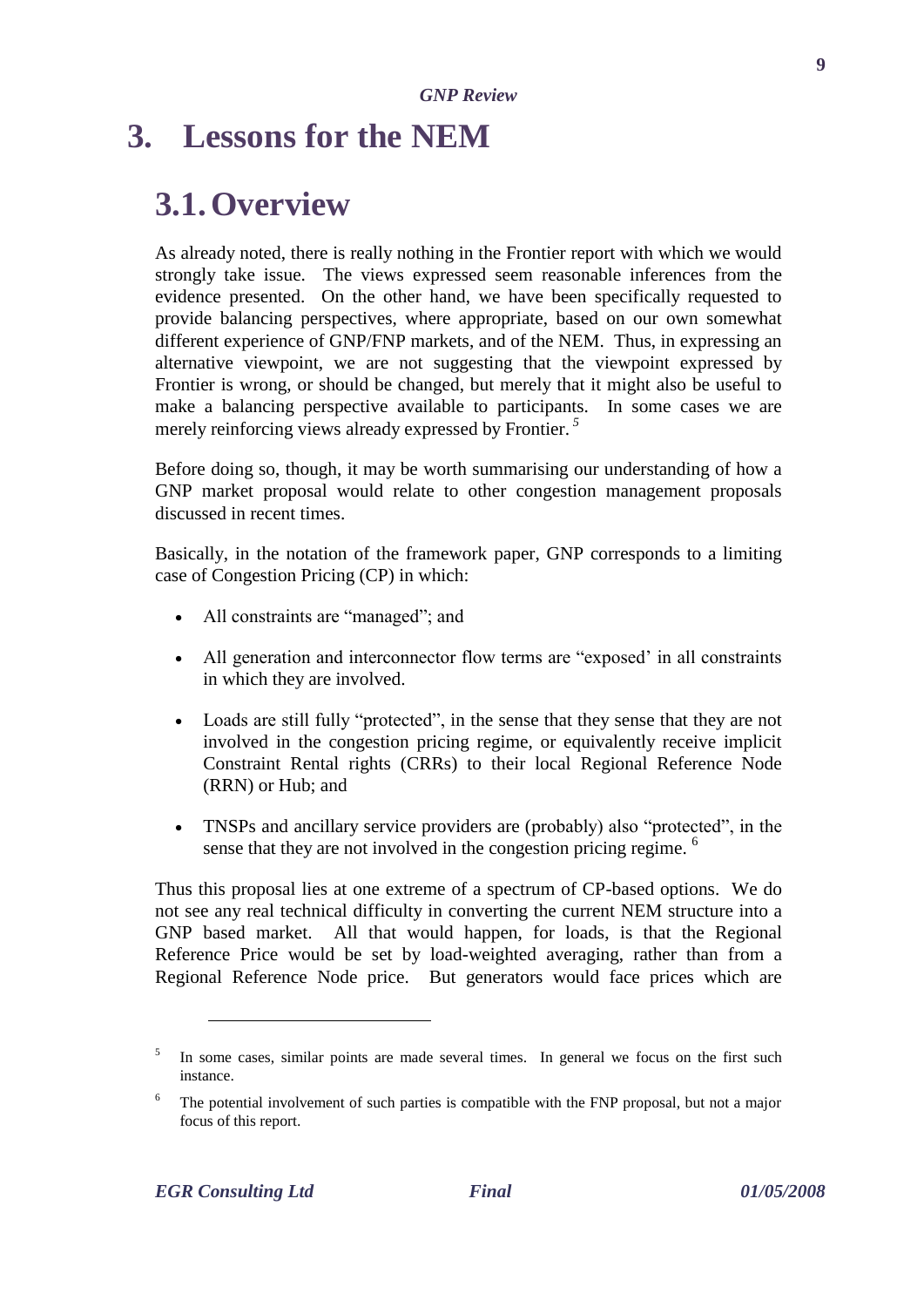already implicit in the NEMDE solution, and could be produced using that software.

Thus, while it could be desirable to introduce a Full Network Model (FNM) in conjunction with a change to GNP, that change would not be necessary. Conversely, it may well be desirable, irrespective of any discussion of GNP.

The intra-regional situation faced by generation would be different, though. We do not see any likely demand for a generalised FTR regime under this GNP based proposal, because loads will have no interest in entering into transactions at their nodal prices. Under GNP, generators would be seeking to obtain hedging with respect to a regional load hub price (possibly via a regional generation hub price, as discussed in Appendix B of the framework paper), and then between Regional Reference Prices (as at present).

Thus the inter-regional trading situation might not be very different from that at present, and the hedging issues pertaining to "trans-regional" constraints (ie constraints on inter-regional flows which are not Pure Interconnector Limits (PILs) could be dealt with using some variant on the CP based CBR or CSP/CSC regimes, as discussed in Chapter 6 of the framework paper.

There has been debate in the literature as to whether it is better to use point-to-point FTRs, or constraint based "Flow Gate Rights (FGRs)" even in FNP markets. In some cases FGRs, or  $CRRs^7$ , may be more natural hedging instruments than FTRs and, under certainty, the complexity of the two regimes seems similar. Under uncertainty, though, the FTR concept seems significantly simpler because the number of potential FGR/CRRs increases to match the number of all possible future binding constraints, whereas the number of potential FTRs does not.

The CP-based approach discussed in the framework paper is more general, though, in that it allows selective application of congestion pricing. As we move across the spectrum from a zonal market to a nodal market, most of the "generic" constraints in NEMDE become explicit flow limits in a Full Nodal Model  $(FNM)^8$ . If the current NEMDE representation is correct, these explicit constraints would have exactly the same shadow prices and RHS values as those implicit in NEMDE at present. Thus the volume, price and number of potential CRRs could be exactly the same, irrespective of how many nodes there were in the market representation.

<sup>7</sup> Internationally, FGRs have primarily been discussed in a nodal market context. The CRR concept is very similar, but developed to match the NEM zonal market structure.

There will generally be other constraints, typically security limits, which do not reduce to this form, and may still be represented as generic constraints in a FNP model. These will also impact on nodal prices, and inter-nodal price differences, and hence on hedging requirements and FTR values. But see discussion below with respect to non-NEO effects.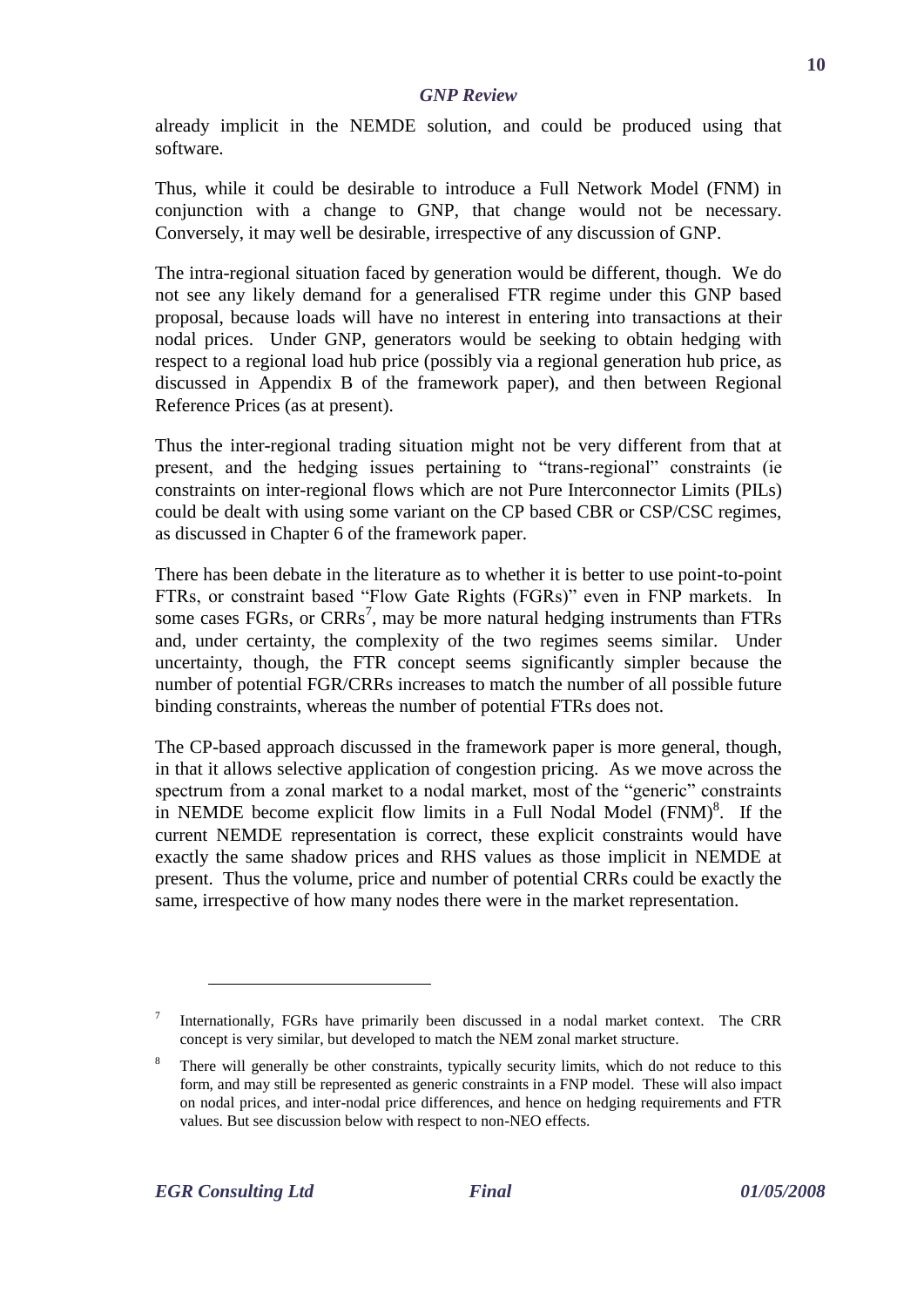The only reason why the CSP/CSC (and potentially CBR) proposals might involve fewer hedging instruments is because they allow us to ignore constraints which do not bind too often, or too seriously, as a matter of policy. As the number of "managed" constraints builds up, though, the point is likely to be reached where an FTR–type mechanism will be more suitable than a CRR/FGR approach.

Thus we do not disagree with Frontier"s suggestion that a hub-based FTR regime would most likely be the appropriate mechanism to adopt in a GNP market. It seems to us arbitrary, though, whether node-to-hub or hub-to-hub rights are called "FTRs" or "Bundled CRRs". In the limit the two are almost identical, if all constraints are "managed" under a CP-based regime, and all generation "exposed", using the terminology of the framework paper.

There is one other point of difference, though. Unlike in FNP markets, a significant issue in the NEM is that just generating/ consuming power in a particular location could be deemed to be an "ancillary service". Hence all the discussion about "gatekeepers" and "interconnector support", in the CRA work for NEMMCO, and then for the MCE. The need for such "ancillary services" would effectively disappear in a FNP market. The need for generators to supply such services, explicitly, would disappear in a perfectly competitive GNP market, too. And Frontier rightly notes that FTRs could be used to secure the provision of these "services" in situations in which potential "suppliers" have significant local market power.

But, as Chapter 7 of the framework paper points out, even in an FNP market, a CSP/CSC type regime could still be appropriate to deal with what that paper calls "non-NEO"<sup>9</sup> effects of generator injection. That is, it could be used to provide incentives to generators who "supply", for example, reactive power or unit inertia in ways and locations that reduce congestion. These factors should not be reflected in nodal prices, because they are unit specific, and not just location dependent. Thus they can not be addressed using FTRs, which relate only to nodal price differences.

<sup>9</sup> Ie not "Network Energy Only"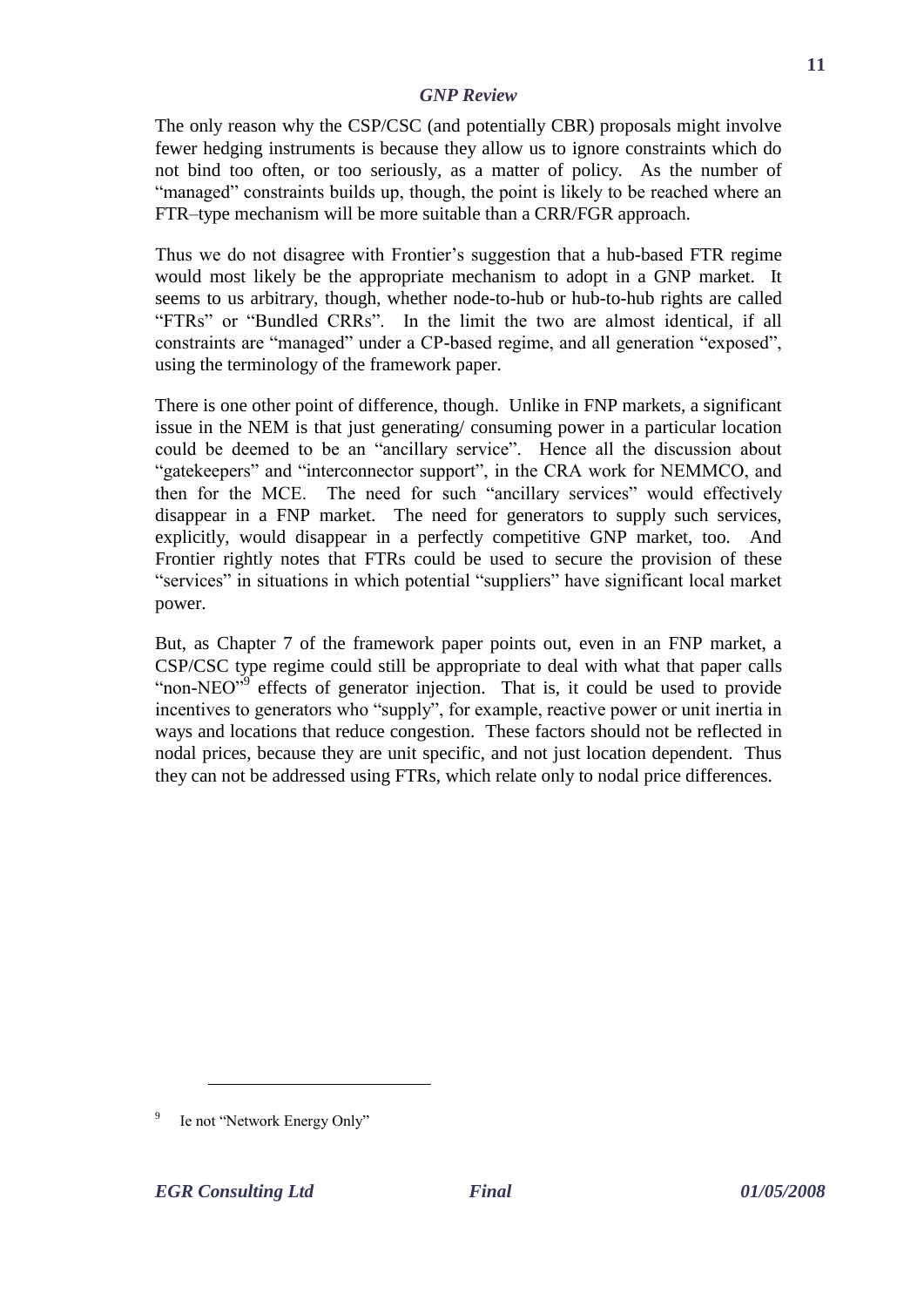## **3.2.Difficulty of implementing/operating GNP markets**

Frontier makes a number of points about the difficulties which may be experienced in implementing a GNP market, and about the difficulties which might be experienced by participants operating within such a market. We do not particularly disagree with the points made by Frontier, but offer an alternative perspective on a few of them, based on a history of involvement with both types of market.

#### *Implementation of LMP markets tends to be time-consuming and expensive. (p4)*

This is true for any electricity market, of any form, in our experience. But no evidence is presented to suggest that LMP markets are markedly more expensive to implement than any other market form. The establishment and development costs of the NEM have not been insignificant, particularly when the time and costs incurred by market participants are accounted for.<sup>10</sup> What is true, though, and highly relevant here, is that implementation of any significant change to a market tends to be time-consuming and expensive.

Thus even though development of GNP market may seem conceptually straightforward, we concur with Frontier that any transition from the current NEM to GNP is not likely to be straightforward. We might also suggest that the unwillingness to incur ongoing development costs in the New Zealand market has not been entirely positive. Thus, although failing to implement FTR market to complement the FNP spot market has saved costs, many would say that it has inhibited competition, particularly at a regional level. It seems unlikely that NEM participants, who currently enjoy a form of implicit hedging via IDMA would consider it acceptable to lose that protection in such a way. Thus the cost of implementing some form of (hub-based) FTR regime should probably be considered as a concomitant cost of introducing GNP into the NEM.

<u>.</u>

<sup>10</sup> If anything, our informal impression, based on involvement with both markets is that the implementation and ongoing development costs of the zonal NEM market have been higher than for the New Zealand FNP market. Since implementation in 2006 there have been only very minor changes to the New Zealand spot market design, market-clearing formulation, constraint formulations, or dispatch engine, for example. Although recent expenditure on IT systems has ben significant, it is debatable how much of that is was speciofically required by the FNP market design.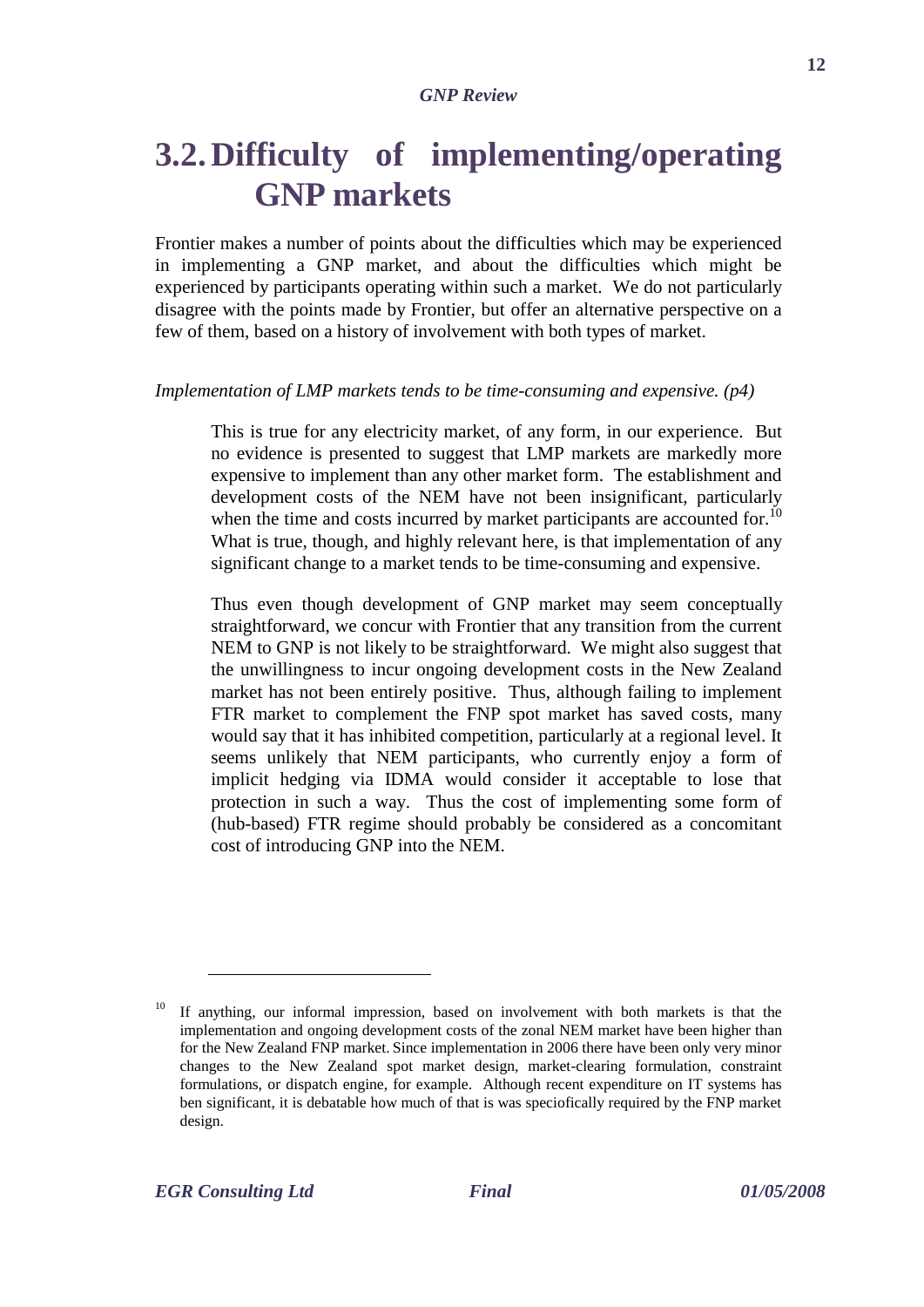*However, under GNP, it may be the case that even a generator and a load located at the same node face basis risk from a derivative contract struck with each other, at that node (p17)*

This is correct, but it should be recognised that loads facing a Regional Reference Price, however formed, will want to trade at that price, rather than at a local GNP price. Thus the basis risk is all faced by the generator, which will need to somehow acquire a node to hub transmission right to cover it. In this regard it is worth noting that giving loads access to a Regional Reference Price implicitly (via IMDA) grants them CRRs to the Regional Reference Node, and that may significantly impact on the volume and firmness of hedging available to generators, as discussed in the framework paper.

But we also note that local generator/load discrepancy issue highlighted by Frontier does create consistency issues for vertically integrated entities, particular co-gen plant, for example. There is no truly consistent "fix" for this. So, even though the volumes involved may not be large, this was probably the greatest conceptual difficulty in implementing the Singapore GNP market, for example.

*Another issue to consider is that load zones in GNP markets have tended to be relatively small. This suggests that if GNP were to be adopted in the NEM, there would be no clear precedents for load zones anywhere near as large and diverse as the existing regions. (p29)*

We understand that the point being made here is that, while GNP would allow prices to generators in the NEM to fully reflect the unpredictability and transience of constraints, it could lead to a degree of load-price averaging in the NEM that is not found in existing GNP markets.

Thus it has been suggested that, while this would not create any technical difficulties, it could lead to a degree of incongruity between generator pricing and load pricing not found elsewhere: Presumably, GNP would only be adopted if one expected material but unpredictable levels, locations and timings of congestion. After all, if few constraints ever bound except at State borders, there would be little call for GNP. In this context, Frontier suggests that large (State-wide) load zones could involve averaging much more diverse load prices than in the US GNP markets (such as New York and New England).

We do not disagree, but note that this could be taken as an argument supporting a case that there is so much congestion in the NEM that more regions are needed, perhaps quite a few more, in order to properly capture the economics of the situation, and produce reasonable dispatch/pricing alignment. Or it could be taken as an argument for GNP, but with a more refined regional structure being applied to loads at the same time. Or it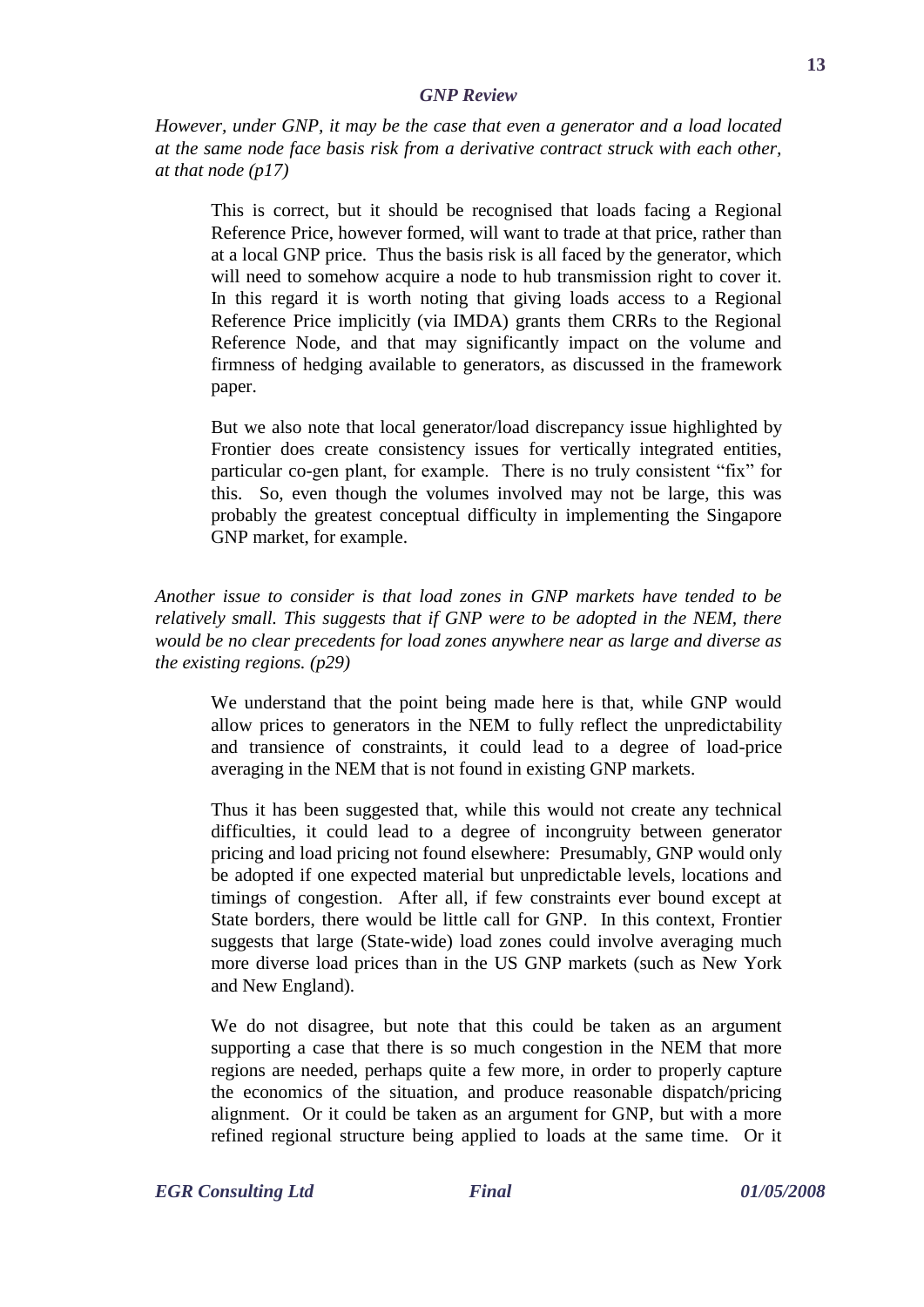could be taken as an argument for something similar, but implemented using a CP-based approach.

To us, it seems quite plausible that any or all of these conclusions might apply in the NEM, at some future date. We would note, though, that it seems unlikely, at the present time, if we accept the AEMC"s recent conclusion that there is no need for explicit congestion management measures in the NEM.

*Synapse's key point was that the reality of FNP meant that the resultant price signals can be subjective and unreliable, and may be perceived to be arbitrary and subject to change. However, the Synapse report did not refer to any evidence confirming such perceptions. (p36)*

Frontier's caveat seems appropriate here. In theory Synapse is quite wrong, in that FNP is supposed to be based on a detailed and objective system representation, plus transmission offers, and nothing else. Arguably this is a much more robust and transparent process than the process by which plant may be constrained on/off in a zonal market.<sup>11</sup> It is true, though, that FNP/GNP can sometime produce "surprising" prices, and this can be a serious issue for some participants. In our experience, the "subjective" element mainly relates to System Opeartor (SO) actions, eg to de-rate or reconfigure transmission system components, in such a way as to impact on nodal prices.

Some may see this as an argument not to have FNP/GNP. Others would argue that this is one of the strongest reasons to adopt FNP/GNP. SO decisions will have the same physical, and hence economic, impact, irrespective of the market regime. Thus it may be argued that the key advantage of FNP/GNP in this circumstance is that it brings home to all concerned what those commercial/economic implications actually are, and creates pressure for improvement.

 $11$  Or the process by which generic constraints may be selected and formulated in the NEM.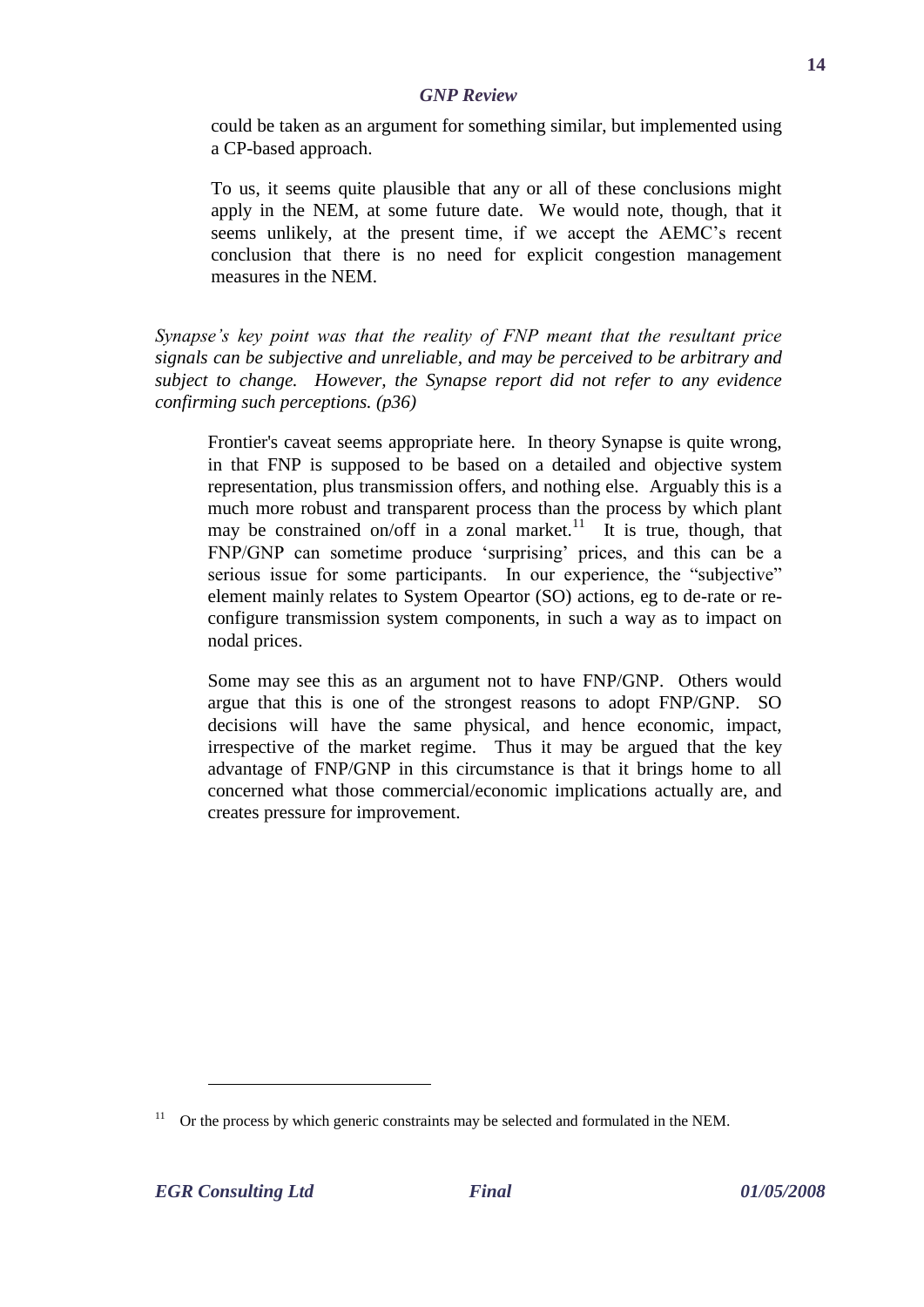# **3.3.Investment impact of FNP/GNP**

Frontier rightly states, in several places, that the evidence presented with respect to correlations between investment patterns and nodal prices does not prove the case for FNP/GNP. And they rightly advise caution with respect to accepting the opposite conclusion, that nodal price differentials make no difference. But we would like to reinforce that caution by suggesting several reasons why studies based solely on such observations do not, and probably can not, prove the case, either way.

To some extent, while not suggesting that Frontier falls into this category, we suggest that authors who look for actual observed nodal spot prices to "explain" investment are looking for something which should not be expected to exist. More specifically, we offer the following observations with respect to some of the comments made in this report.

(Hogan) *suggested that merchant transmission investment will only be efficient where there is no market power and when investments are not excessively 'lumpy' (in the sense that relatively large transmission investments can reduce nodal price differentials and therefore undermine the value of the FTRs made available by the investment (p20)*

We do not disagree with this, or with the conclusion that some degree of regulation is required. But note that the issue here is not so much that the commercially driven model is theoretically flawed if there are scale economies in investment, but that it must rely on contracts which are so firm over such a long term, that they become unworkable in the socio-political context of Western democracies.

Unfortunately, this reality has often been obscured by the tendency for FNP advocates to simplify their message by claiming that "nodal spot prices" give the correct incentives for transmission investment. It is not, "nodal spot prices" that give the correct incentives for transmission investment, but (in theory), the difference between nodal spot price projections, with and without the investment. And that difference must be captured by contracts, agreed before investment, not by charging spot prices, before investment.

The discrepancy involved here is quite large, with optimal spot price differentials only covering 10-30% of optimal investment cost, according to studies in New Zealand and Chile. Hence our earlier comment that authors who look for actual observed nodal spot prices to "explain" investment are looking for something which should not be expected to exist. But, conversely, the fact that they do not find it does not invalidate the theory, when correctly understood.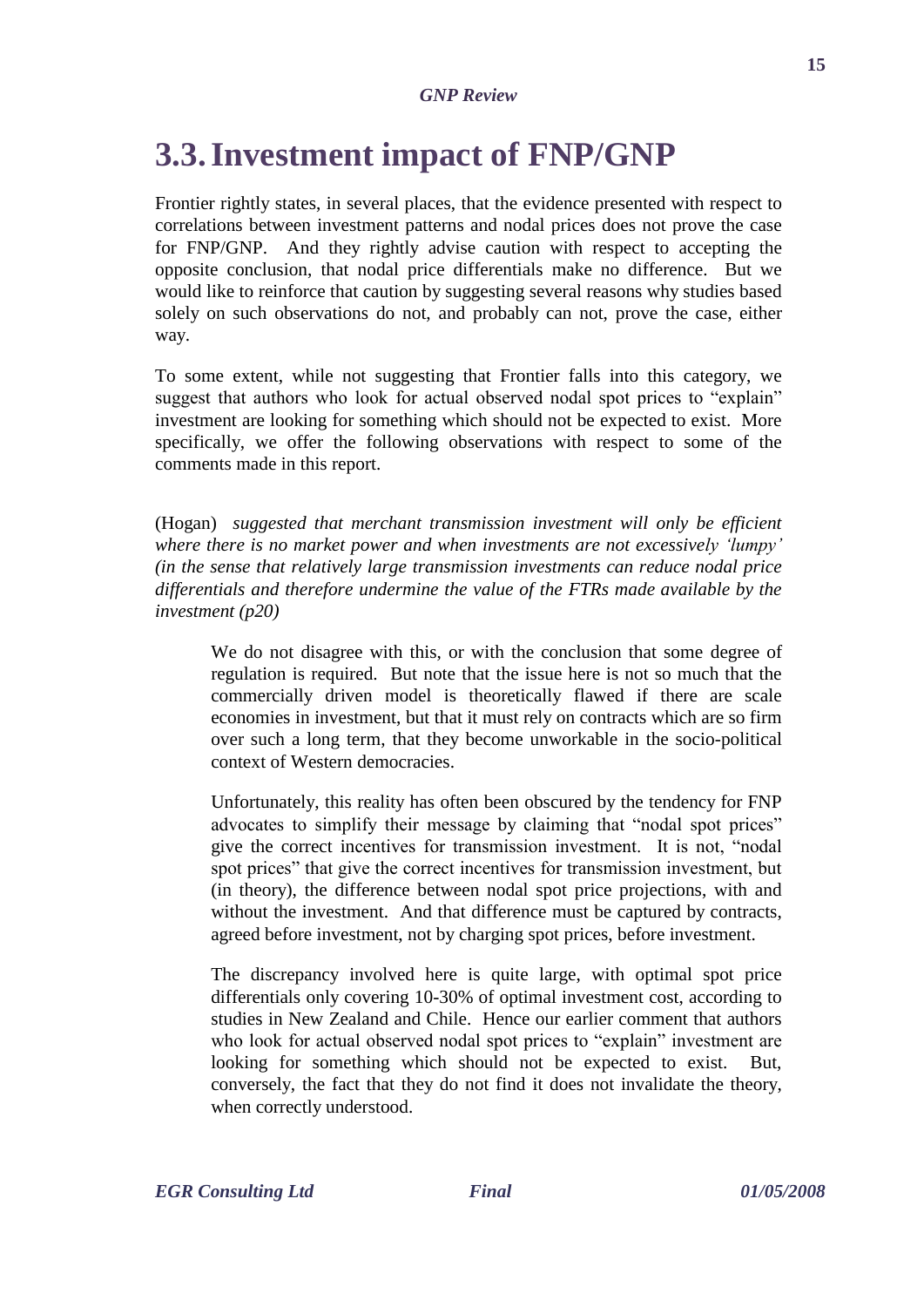At the risk of stepping out of line with some proponents of FTR markets, we might also comment that adding relatively short term FTRs (eg of 1, or even 5 years duration) to the market design does not materially alter the situation.<sup>12</sup> Such instruments may be useful for risk management within an annual budget cycle, but we find it hard to imagine that investors will commit to paying for either generation or transmission assets on the basis of "guarantees" provided by such short term instruments. That would be like building a power station on leased land, with an annual tenancy/rent review.<sup>13</sup>

Hence our stress on the importance of long term transmission capacity rights, of some form, in various contexts. And hence, in part, our caution with respect to the efficacy or efficiency of regimes which propose to reallocate FTRs, or CRRs on the basis of future behaviour. It should be recognised that the US experience shows that an LMP/FTR market can be initiated without necessarily creating long term FTRs. But the discussion of FTR allocation issues, and of the ARR regime on p33 of the Frontier report underlines the importance of long term property right allocation.<sup>14</sup> We would only add that this is not just a matter of "fairness" or of protecting incumbent positions, but of economic efficiency, since the (non-)allocation rules affect both behavioural and entry incentives, as discussed in Paras 386- 393 in Section 6.3.2 of the framework paper.

As noted in the GNP report, the issue of whether the allocation of FTRs to investors in transmission networks would lead to appropriate levels of transmission investment does not need to be resolved for FTRs to provide a suitable means of managing basis risk in a GNP market. Nor is there any expectation, or requirement, that introducing a GNP regime in the NEM would fundamentally alter the status quo, under which transmission investment is primarily undertaken as a regulated, rather than market, activity. But, we also note that the fact that some authors find that short term FTR prices do not "explain" investment does not invalidate the theory, when correctly understood.

*In terms of locational variation, there were only nine instances of binding transmission constraints in Singapore in 2006 (p63)*

 $12$  In our view, similar comments apply to relatively short term capacity market arrangements, whether regional or otherwise, and this view is reinforced by Frontier"s discussion of the PJM capacity market in Section 4.1.4.

<sup>&</sup>lt;sup>13</sup> See, for example, Frontier's discussion of the New York market on p49.

<sup>&</sup>lt;sup>14</sup> PJM's 2003 ARR regime discussed on p33 is conceptually very similar to that proposed by Read [2002] in: *Financial Transmission Rights for New Zealand: Issues and Alternatives.* Released by the Ministry of Economic Development, May 2002. Available in PDF format at http://www.med.govt.nz/ers/electric/ftr/index.html.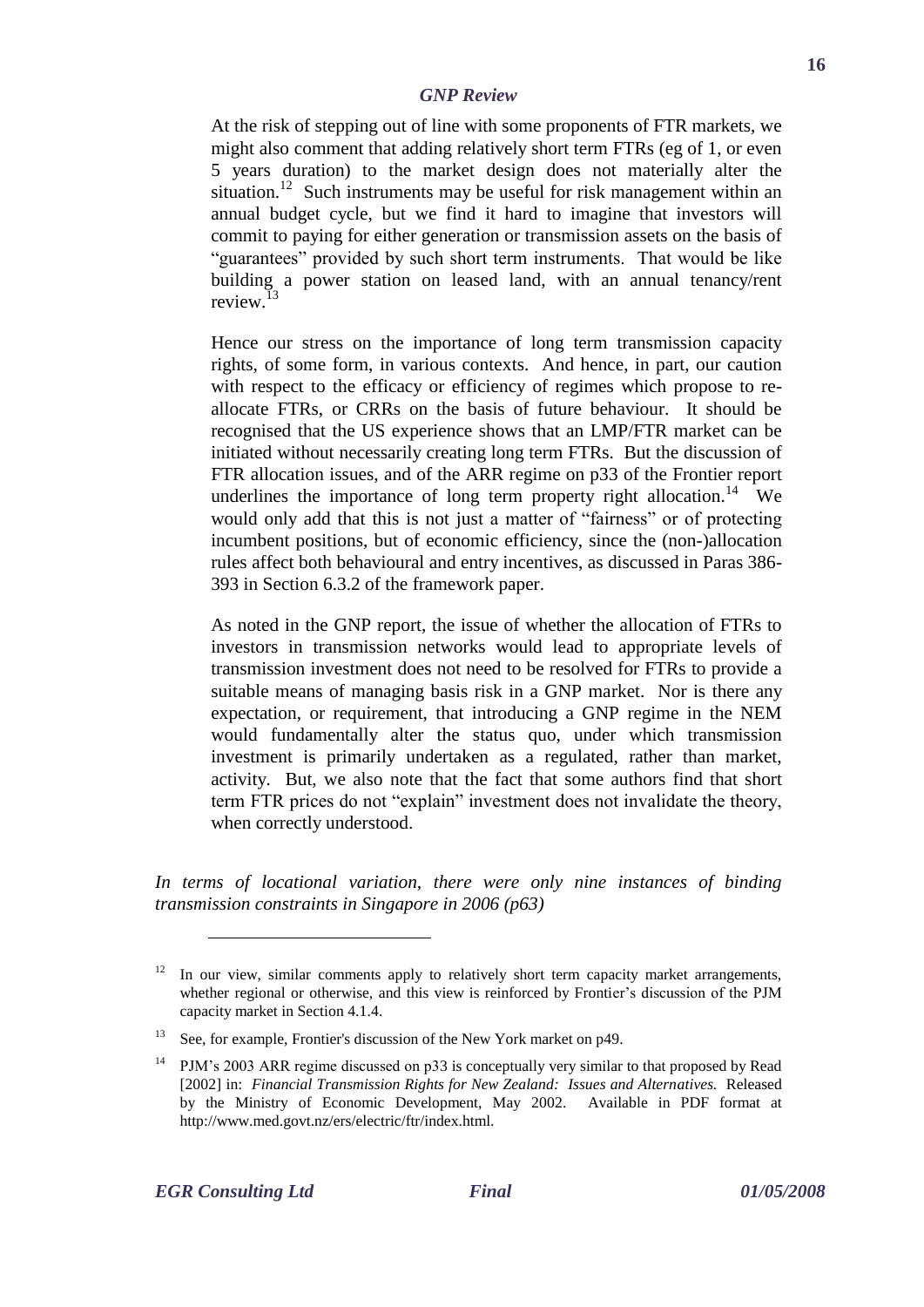This is correct, although reference to the 2006 NEMS market report suggests that the nine "instances " refers to nine days on which congestion occurred, sometimes for only one or two periods but apparently over an extended period in other cases. Clearly, congestion prices are not a major feature of the Singapore market. But consideration of this situation raises another caveat about the interpretation of this kind of observation.

As Frontier notes elsewhere, a generator that has 'localised market power', and understands their local network topology, will always try to just avoid forcing the system into constraint, because doing so would force their local injection price down, to their detriment. Thus, given the small number of generators involved in Singapore, and the even smaller number affected by any particular constraint, it is perhaps surprising that congestion prices are ever observed at all.

Although this kind of 'second order' response by generators who choose to not congest the system may affect the allocation of rents (although that depends on the FTR/CRR allocation), it is not necessarily sub-optimal, from a national cost benefit perspective.<sup>15</sup> But the point is that it is the threat of price differentials which provides the incentive for the behaviour. So, once more, a lack of observed price differentials does not necessarily mean that the dispatch is unconstrained, and nor does it mean that the GNP regime is redundant, or deficient.

*… it is clear that investors do not make locational decisions solely or even principally on the basis of wholesale spot prices (p4)*

*Locational price divergences have not been determinative in locational investment decisions….* (but) *capacity markets .. are introducing a more locational element (p4)*

*It should be noted that experience in the longest-lived LMP market – PJM – has not demonstrated that investment responds to locational signals from the energy market. (p6)*

*(and similar comment elsewhere, eg on p24 in Section 3.1.4)*

The point is fairly made. Power stations can not be built where there are no resources, but price signals of any kind will make some difference, other

The effect does not apply in a perfectly competitive market, and can be shown to be optimal for the case of a single user of a spur line, except inasmuch as that user feels it necessary to leave "headroom" so as to ensure the constraint does not bind. For local oligopoly cases, though, it implies an inappropriately large incentive for larger users to back off, because they have the most to lose when the constraint binds.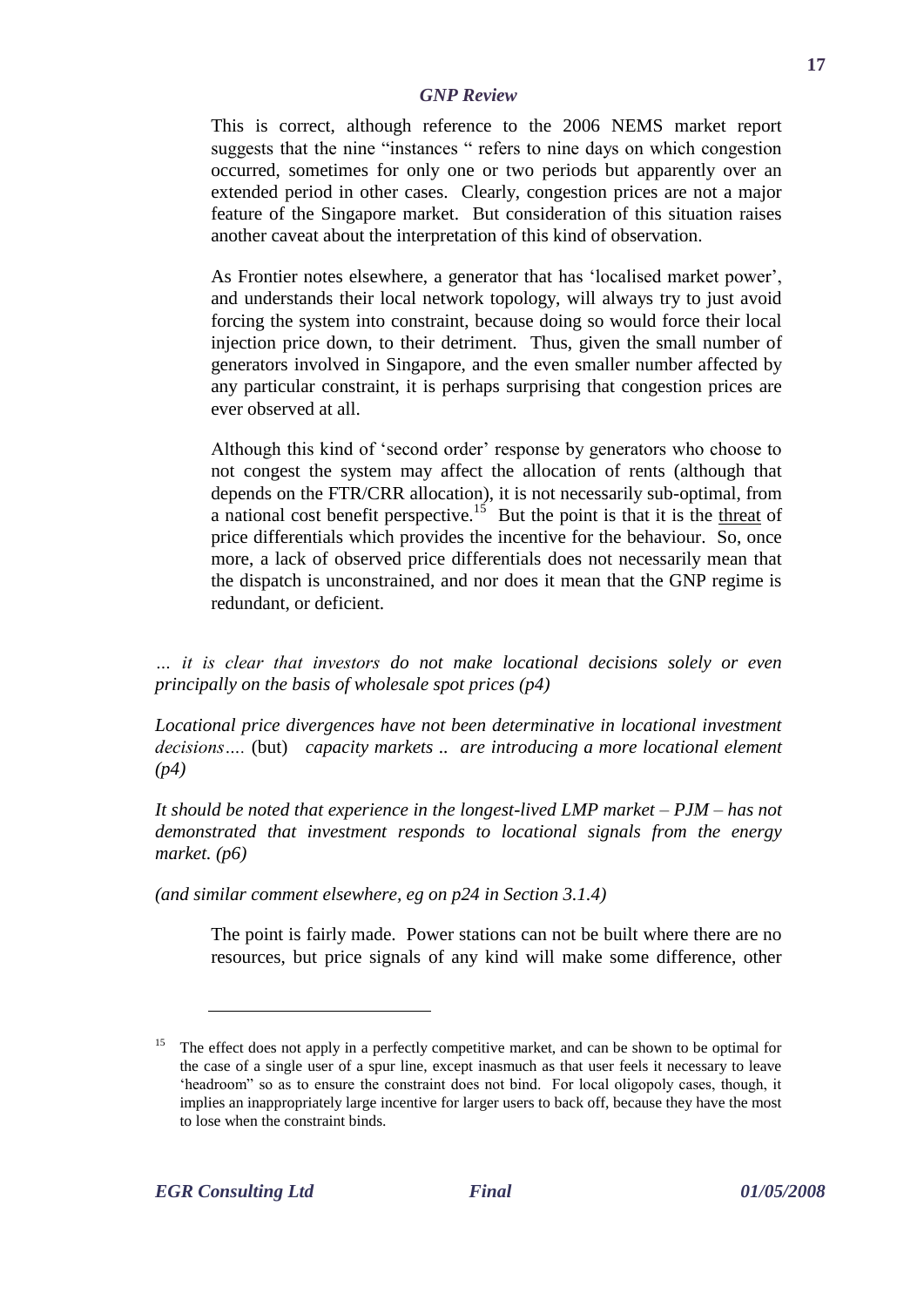things being equal. It seems unlikely that NEM investors take no notice whatsoever of regional price differences, or more exactly regional price projections, under the status quo. But (as noted above) the impact of FNP/GNP signals on locational investment decisions can not really be assessed without considering their interaction with signals derived from locational capacity markets and/or from transmission cost recovery charges. One also needs to consider locational contractual commitments and/or loadsharing obligations, and projections of prices with and without investment, over plant life-times.<sup>16</sup>

The implication is, though, that we can accept Frontier's conclusion.<sup>17</sup> that the evidence presented does not show any strong correlation between nodal spot prices and locational invest activity, without necessarily inferring that locational spot prices, or spot price projections, do not matter at all. As Frontier acknowledges, there are many other factors which affect this decision, and which could not be accounted for in a report of this nature.<sup>18</sup> Thus we would simply say the evidence presented is inconclusive, either way.

Common sense suggests, though, that the order of the impact will be proportional to the locational variability in (hypothetical projected) spot price signals, relative to the locational variability in other signals, such as transmission cost recovery and resource costs. We certainly would not suggest that this mechanism can be shown to be working perfectly in any electricity market of which we are aware, but it is a moot point whether electricity markets are any less optimal than other markets, in this respect.

*Synapse did note some limitations to their analysis, including that the lumpiness of generation meant that a single project could dominate the overall investment picture for a given year….. Synapse suggested that (this) problem was inherent to all generation investment in an LMP market (p40)*

<sup>16</sup> Thus a participant with a commitment to serving loads in a particular region may well invest in generation so as to relieve anticipated congestion, and so prevent adverse locational spot prices developing. And, in a rational market, we could reasonably expect that large generation investments will not be built in situations where their presence will create congestion that significantly depresses local prices. Thus the nodal market may be working perfectly, as a locational signalling device, even when no significant locational price differentials actually appear in the market. But this also depends very much on the way in which transmission costs are recovered, and particularly whether participants creating congestion have to pay to relieve that congestion.

 $17$  Or perhaps the conclusion in Frontier's sources.

<sup>18</sup> And do not appear to have been considered by Frontier's sources.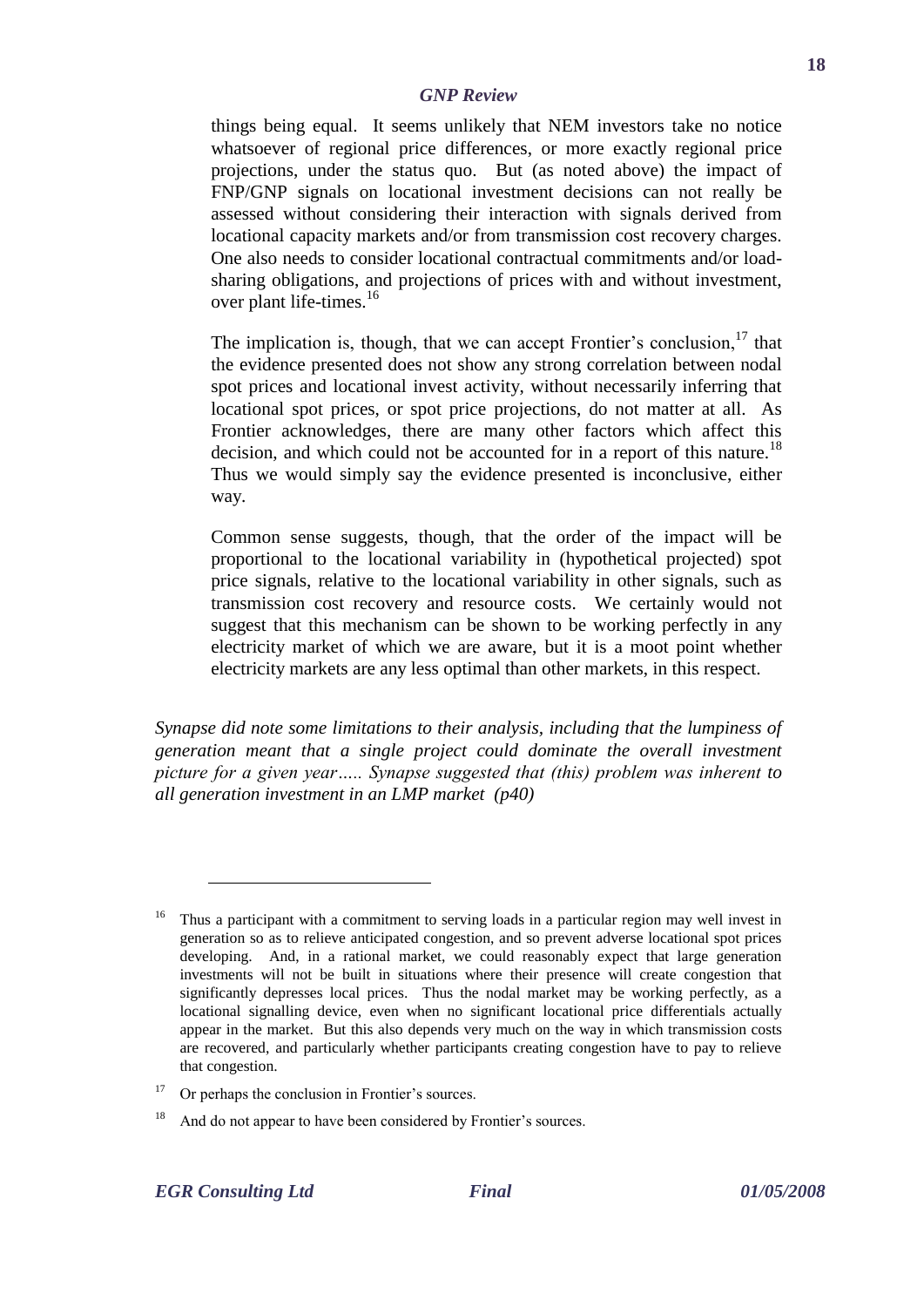Again, Frontier caveats some of the Synapse work appropriately. If the issue here is lumpiness of generation investment, this is an issue impacting on the economics of rival investments irrespective of LMP, or indeed of any market at all. But it is worth noting that Frontier goes on to say that:

*In Synapse's view, it was this lack of locational investment response that led to the advent of the RPM, which (as noted above) effectively implements a locational capacity market. (p40)*

We note that, if market prices are capped, then so are nodal prices, and hence locational price differences. Theoretically, though, locational prices, and hence price differences, need to be free to rise right up to the "value of lost load" in order to give appropriate incentives for markets in transmission capacity, or locational generation, to work properly. If energy prices can not rise that high, a locational capacity market has to be developed in which capacity prices can be set directly.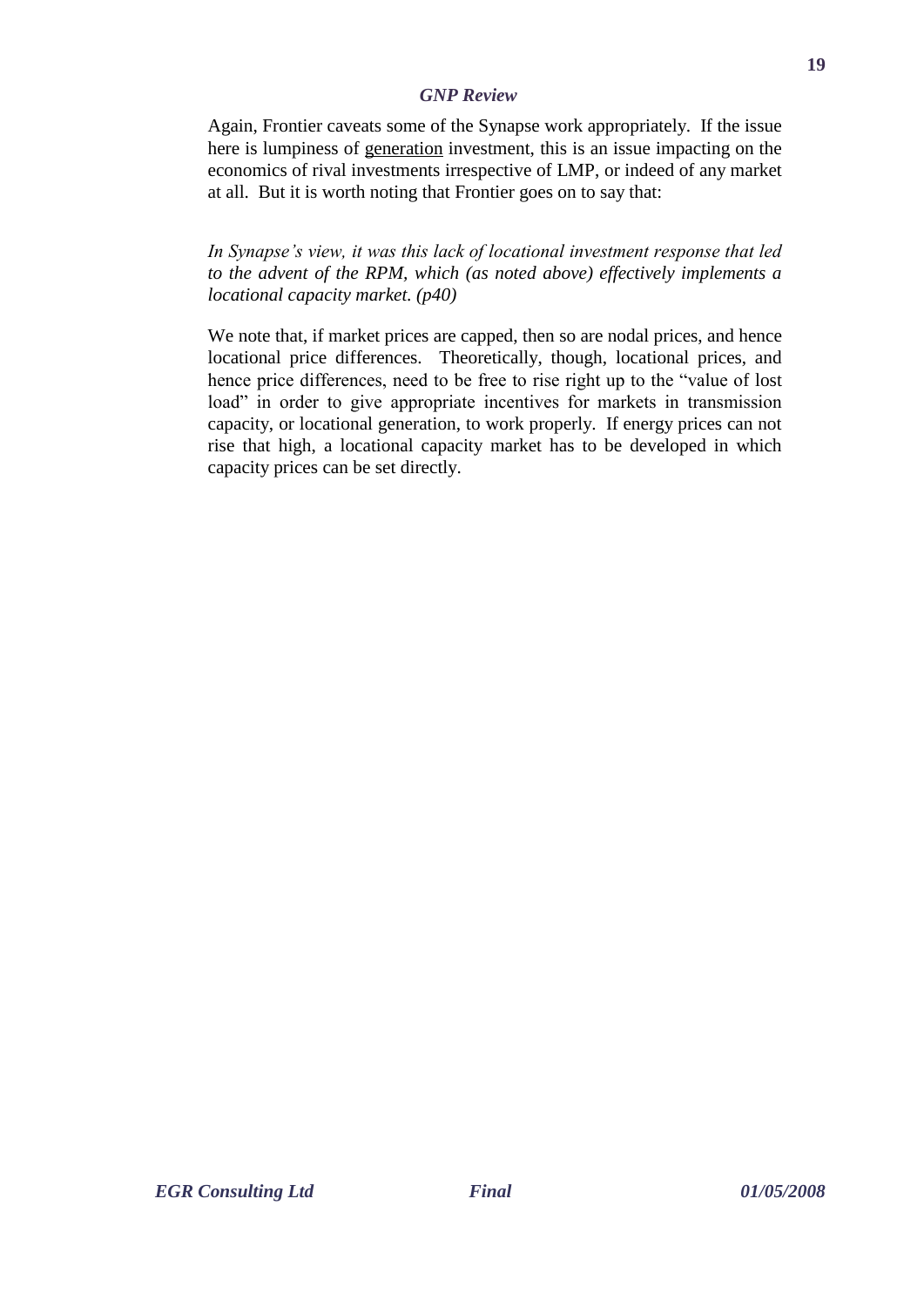# **3.4.Market power under FNP/GNP**

Frontier correctly notes the concerns expressed, in several contexts, about locational market power in FNP/GNP markets. We would argue that FNP does not create locational market power, but it changes the way in which it might be exercised, with results that may be more or less damaging than the behaviour observed under the NEM status quo, which also be seen a an expression of market power. Frontier does not really opine, either way, on whether the conclusions about market power in the literature are necessarily applicable to the NEM. But we would urge caution with respect to simply accepting conclusions from US analysts, in particular, about what might, or might not, be considered acceptable in this area.

As Frontier points out, most US market are structured differently from the NEM, and one must consider the overall situation, including energy and capacity markets, before making any comparisons. One needs to adopt a balanced perspective on these issues, across all NEM activities. But we also note that US analysts may make different assumptions about realistic, and even desirable, goals for regulation in electricity markets, than have been adopted to date in Australia.

More specifically, we offer the following observations with respect to some of the comments made in this report.

*Much has been written on this topic, but there appears to be a consensus that the behaviour of generators in an FTR market needs to be carefully observed and potentially regulated (p19-20)*

This is a fair summary of the literature, not only on FTR markets, but on electricity markets generally. But, at the risk of stepping out of line with the literature, we might suggest that this perception rests at least partly on two reinforcing factors:

- The incentives for academics to publish interesting papers on the technically challenging topic of market power analysis; and
- The history of electricity as a regulated sector in the US.

Many US authors would seem to regard virtually any deviation from SRMC as "abuse of market power". Analytically, we can accept the logic underlying that view, and voice similar concerns with respect to the potential impact of out-of-merit dispatch, etc. But, leaving aside the issue as to whether SRMC is always well defined in the real world, it should be recognised that few, if any, of these authors expect the same standard to be applied to other sectors with similar cost structures. One simply does not see similar papers arguing for SRMC pricing in the accommodation or transport sectors, for example.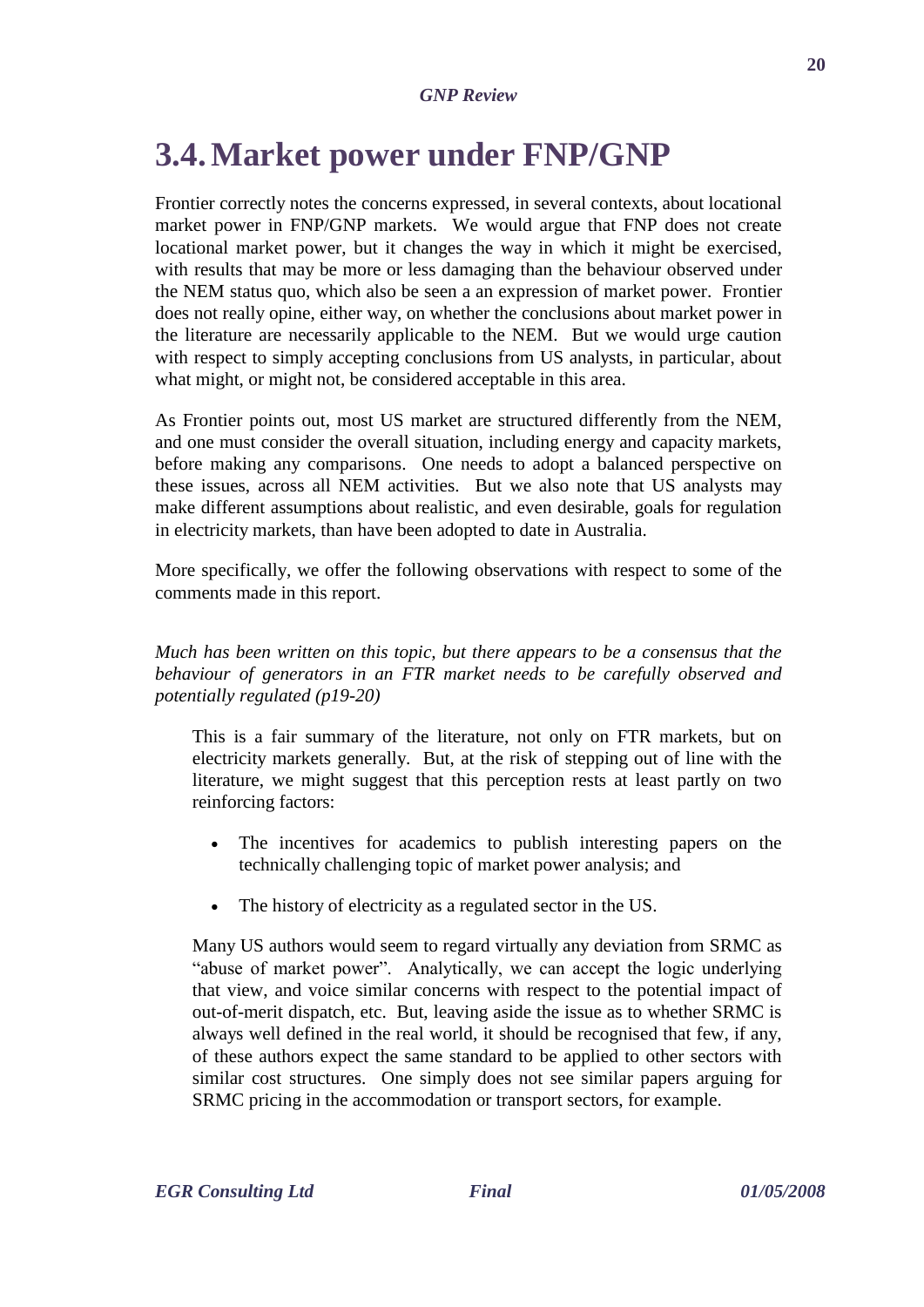Without going into the pros and cons of the apparently inconsistent paradigms being pursued by regulatory authorities dealing with different sectors in the US, it is critical to note that the "energy only" market designs adopted in this part of the world (including Australia, New Zealand, and Singapore at least) are intended to treat electricity more like a normal commodity. Thus it is not only accepted, but intended, that market participants will recover part of their capacity costs by forcing prices above SRMC, at times, just as accommodation and transport providers do, on a routine basis. Technically, this may be described as "exploiting market power", but that is not the same thing as "abuse of market power".

Witness, for example, the quotation on p39 from the PJM Market Monitoring Unit, *2006 State of the Market Report*:

*The ultimate test of a competitive market design is whether it provides incentives to invest that are acted upon by market participants, based on incentives endogenous to the competitive market design and not in reliance on the potential or actual exercise of market power.* (emphasis added)

Frontier seem to quote this with approval, and we completely agree with the underlying theoretical point. A perfectly competitive market should produce an optimal "economic" level of generation investment if there are no scale economies in generation, investors are not risk averse, and prices can always rise high enough to choke off demand without any threat of regulatory intervention, And, provided we extend the definition of SRMC to include the marginal cost of choking off demand, such a perfect market would be characterised by "SRMC" pricing at all times. Thus it is easy to agree with the sentiment here,

Real markets do not exhibit such conditions, though, and real governments, regulators, and industry technical committees may find the "optimal economic investment level" disturbingly low. Thus theoretical statements of this kind should be treated with caution in the real world.<sup>19</sup> In the PJM context, it may be interpreted to refer to an ideal situation in which a perfectly competitive capacity market produces an optimal investment pattern, given which a perfectly competitive spot market then produces SRMC pricing, up to some cap. In an ideal "energy only" market design, though, prices must clearly exceed SRMC (as conventionally defined) in cases where supply is short. And, realistically, once other factors are accounted for, they may reasonably be expected to exceed SRMC at other times, too.

And they would surely be thought strange in any other industry. Technically, the whole art and science of "revenue management" in the airline industry, for example, is all about *reliance on the potential or actual exercise of market power*. Seat prices are routinely pushed well above SRMC in order to cover capacity/overhead costs, even in an industry which can reasonably be regarded as "workably competitive", at least in the US.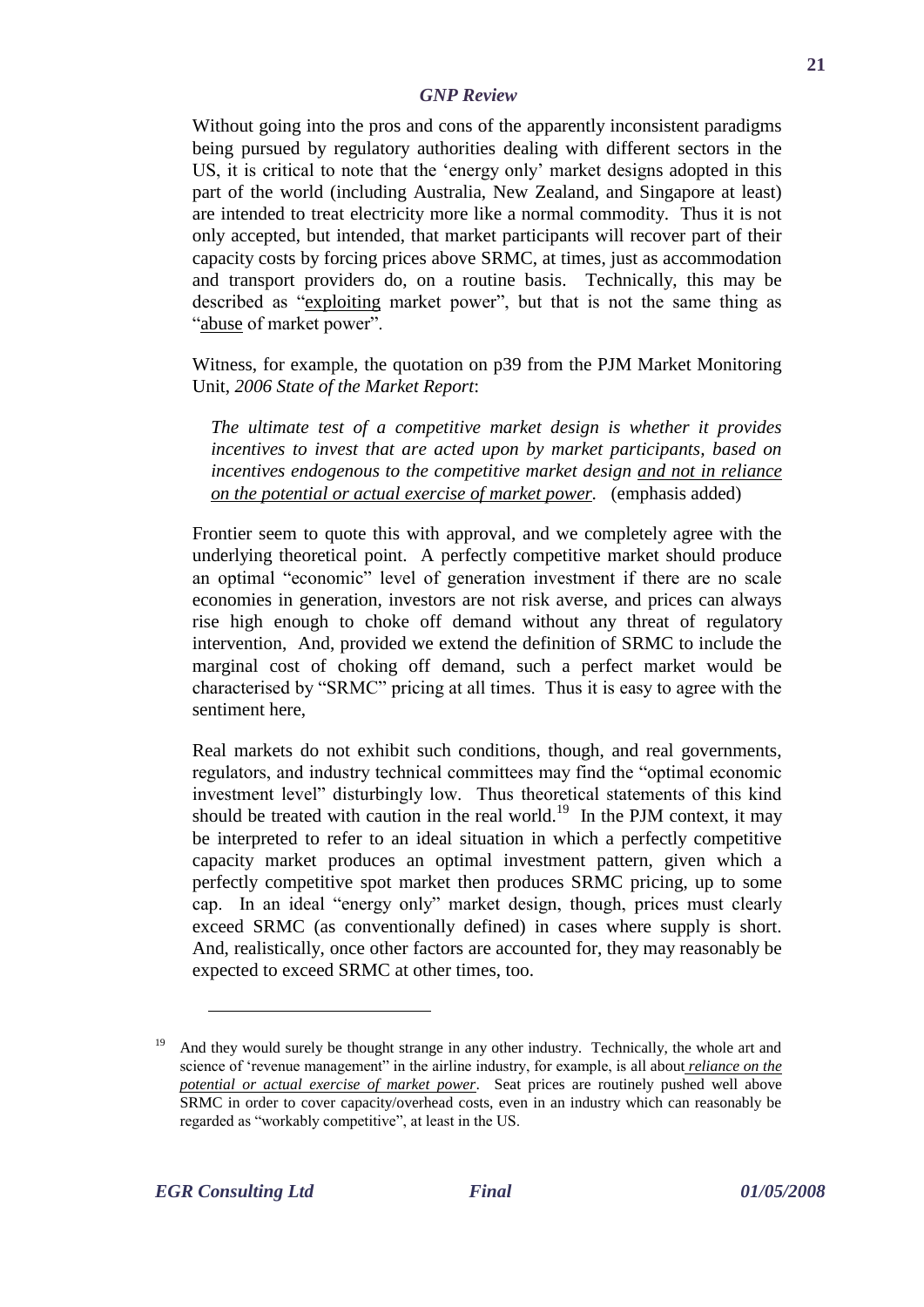Our point, here, is not to argue the case for either market design philosophy, and Frontier does not do that either. Nor is it to say that GNP or FTR markets need not be regulated. In fact we do think it likely that localised market could be an issue in some specific situations, under GNP, just as it could for the CPbased regimes discussed by Gregan and Read. That is a major part of the reason why CRA proposed that "Constraint Support Contracts" (CSCs) were likely to be required, in conjunction with congestion pricing, and that these might need to be negotiated into place, rather than simply auctioned. This same concern motivates the discussion of Constraint Rental Contracts (CRCs) in the Gregan and Read paper.

On the other hand, though, we suggest that the degree of concern expressed with respect to some of these issues, in the US market context, should not necessarily imply that the same degree of concern would be appropriate in the context of the NEM market design. We also suggest that the degree of competition expected in any market has to be proportionately less, in a smaller market. These comments apply at least equally to the discussion of market power generally, as in Section 3.1.4, for example, and with respect to PJM.

But this discussion raises another point, which is noted in the paper, but not expanded upon. One reason why these markets take a relatively strict approach to "market power" in the energy market is that they also have capacity markets, which provide an alternative means for participants to cover their capital requirements. In this context, offer caps, for example, may be seen as an essentially neutral aspect of the market design, merely effecting a separation between energy and capacity markets. The real issue, in such markets, is whether market power can be exploited, and perhaps abused, in the capacity market. But that issue does not seem to attract so much attention, at least in this paper.

In this regard we consider it telling that, despite all the concern about market power, particularly in capacity markets, where it is apparently "endemic"<sup>20</sup> we read on p39 that:

*PJM noted that net revenues to generators have generally been below the level to cover the full costs of new generation investment for several years and below that level on average for all unit types since market start.*

In other words the participants had not been able to exercise enough market power to even bring prices up to sustainable levels, let alone "abuse" their position to extract super-normal profits.

Finally, we note that the specific concerns often expressed with respect to FTR markets largely relate to potentially negative impacts on consumers. But that

 $20$  Para 2 p38.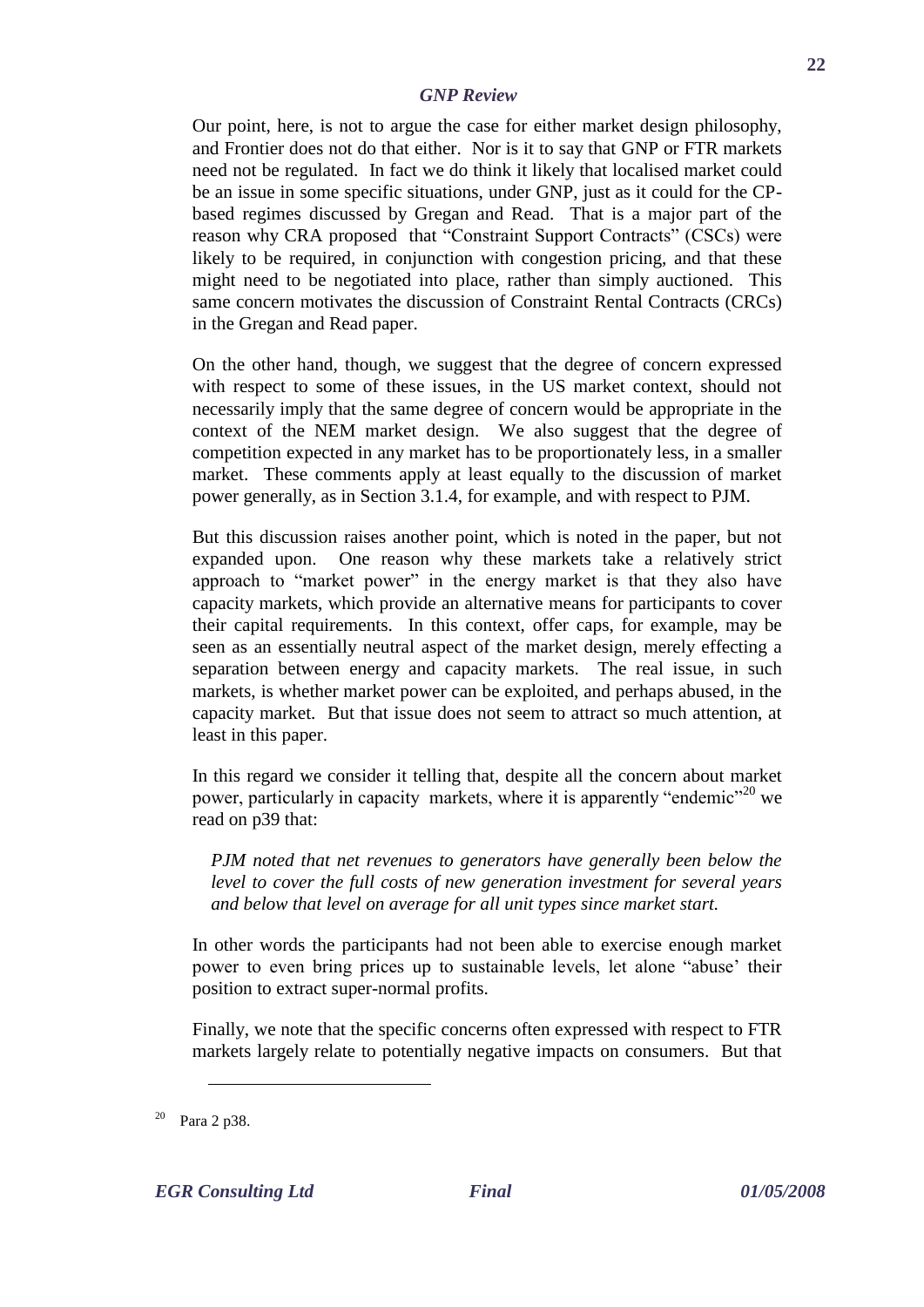is not relevant under GNP, because consumers are guaranteed access to their Regional Reference Price. Specifically, concern is often expressed that generators will buy up FTRs which allow them to control access to consumers in some location, and then drive their prices up. But the "FTRs" which would allow them to do this are, in fact, the "CRRs" implicitly allocated to the loads, under GNP. In this sense, GNP acts like the proposal advocated by Read [2002], to allocate long term capacity rights to loads, prior to the (proposed) opening of an FTR market in New Zealand.

*…the experience in Singapore shows that explicit market power mitigation measures are not essential to ensuring a competitive wholesale energy market where other conditions are favourable (p64)*

Our comment here arguably relates only to terminology. We understand that Frontier considers that a high level of vesting contract cover is not an "explicit" market power mitigation tool, unlike a rule that directly prevents generators from bidding in certain unwanted ways, such as the offer-capping rules in the northeast US markets. This is a fair comment, if the focus is on the degree of intervention in market processes likely to be required on an ongoing basis, and the cost implications of such intervention.

We would comment, though, that vesting contracts can also be viewed as forms of "market power mitigation measure", in the sense that they are introduced, and designed, at least partly to curb market power. It remains to be seen how the Singapore market will perform once the effect of those vesting contracts is diluted, and capacity margins reach levels which are sustainable in a market environment.<sup>21</sup> Thus we would urge caution with respect to the danger of making an unduly positive interpretation of the Singapore market experience, just as much as we would urge caution with respect to the danger of making an unduly negative interpretation of US market experiences.

In our view, though, financial contracts of this type provide a less interventionist, and more desirable, means of curbing market power than the more "explicit" measures employed in some US markets, and referred to by Frontier. In Singapore, the major issue is the national capacity margin, and the vesting contracts referred to are not locational. But the use of CRCs for "active congestion management" discussed by Gregan and Read can provide an analogous mechanism for controlling localised market power in a CP-based market. As Frontier notes, equivalent instruments could be used for the same purpose in a GNP market.

Noting the special transitional situation applying, to date, in Singapore, whereby entry has been occurring on the basis that entrants have been allocated a share of the vesting contracts.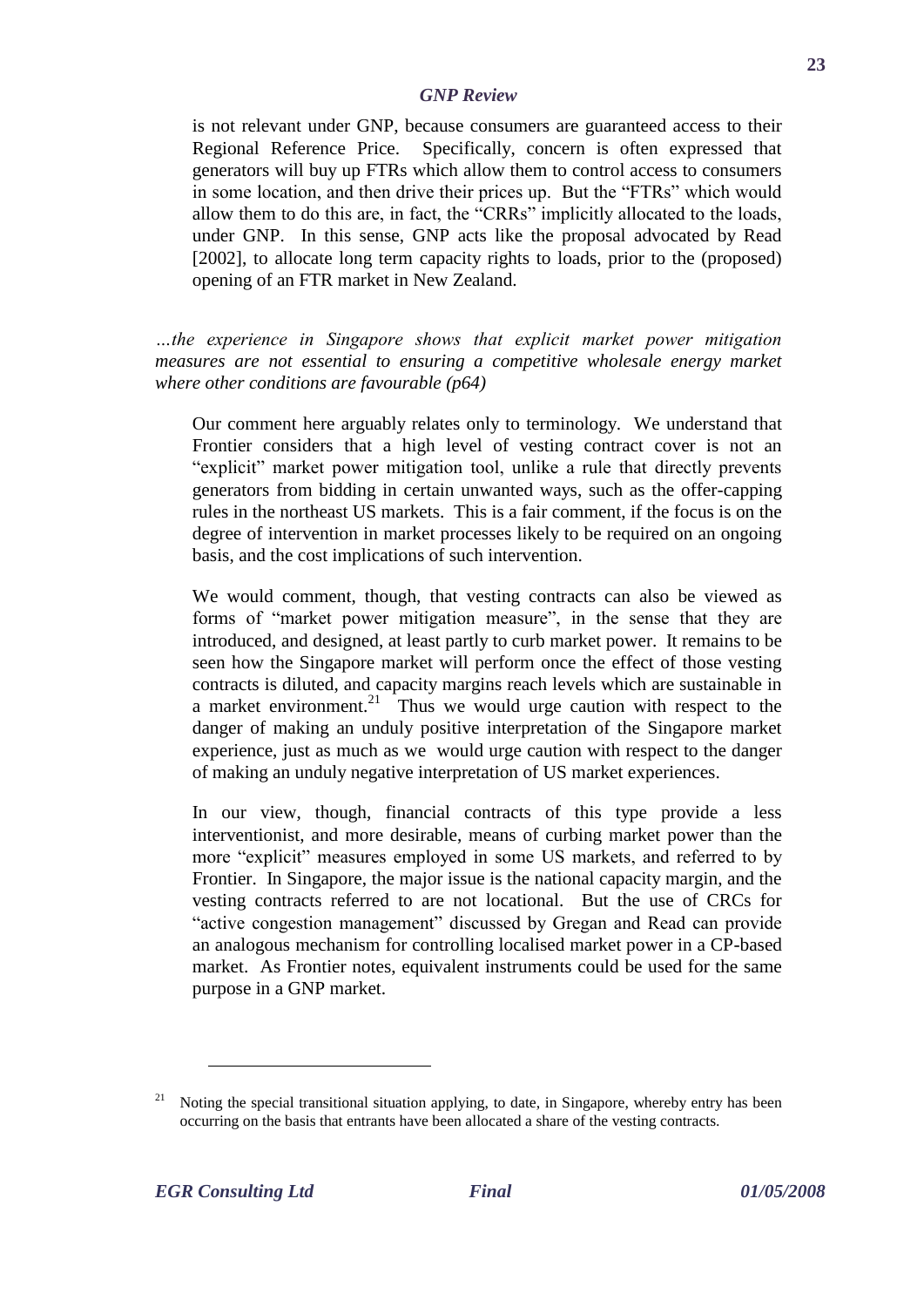### **3.5.Lessons from New Zealand**

We offer some specific comments on the New Zealand experience with an FNP market. This is partly because, being an energy only market, it is in some respects more similar to the NEM than the US FNP markets. But it is mainly intended to balance some of the inferences which Frontier has quite reasonably drawn from the sources available to it with some observations of our own, based on extensive experience of that market. Overall, our perspective would be that the transmission network situation in New Zealand is a little more complex and dynamic, implying that the nodal market design is perhaps not so far away from providing an optimal level of detail as might be inferred from reading Frontier's report and/or its sources.

More specifically, we offer the following observations with respect to some of the comments made in the Frontier report.

*Bertram commented.. that there were only two important transmission bottlenecks in New Zealand: ... and that the prices at ... three (key) nodes tend to move quite closely together, except when one of the key constraints binds. He went on to say that price divergences at the other nodes are generally insignificant. (p64)*

With due respect to Prof Bertram, if his remarks are being taken to imply that only 3 nodes really matter, that would not reflect our understanding of the consensus of industry opinion. At the outset, though, we should observe that the number of nodes that really matter to loads, can not be greater than the number of major load centres, which is not a very large number in New Zealand, or even in Australia. But the issue for a GNP market is the number of nodes that really matter to generators. That number may be greater, and the key nodes will generally not be the same. $^{22}$ 

Certainly it is true that prices at *three nodes tend to move quite closely together, except when one of the key constraints binds.* In fact that is what should be expected at all nodes, *except when one of the key constraints*   $binds<sup>23</sup>$ . But the real issue is what happens when constraints do bind, and how often that happens.

Being a hydro system, it is quite possible that New Zealand could get through a whole year of moderate and balanced inflows without significant, persistent, price separation. In other years, though, price separation may be both significant and persistent, and the direction of flows, and hence of

 $22$  The three nodes referred to by Bertram in 2005 would have consisted of one generation centre in the South Island, and two load centres in the North Island.

<sup>&</sup>lt;sup>23</sup> Although marginal losses are high enough to create significant differentials even in that case.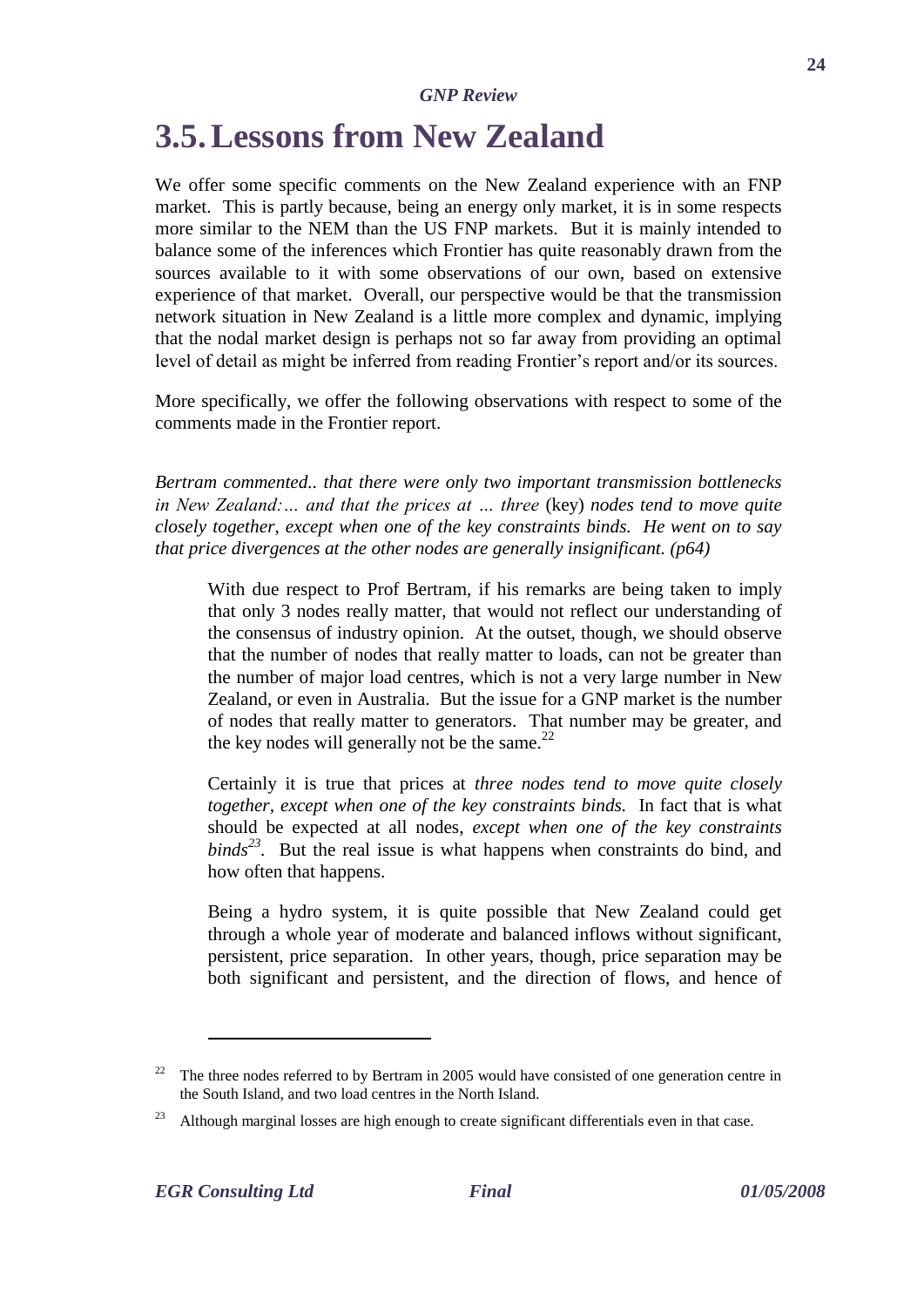congestion and price differentials, may be basically North-South in one year, but South-North in the next.

At the opposite end of the spectrum, Transpower actually argued in the debate over FTR market introduction, that a full node-to-node FTR regime was most appropriate, because it was difficult to find any consistent groupings of nodes, by price. Our own informal investigations of current industry opinion suggest that participants would now be content with something between 11 and 20 nodes/hubs. But we should also say that this was already the consensus before market start in 1996… that is until debates began over which nodes should be included in each hub/region, and how the system model was to be approximated. As a result, once all transaction costs were considered, nodal pricing was actually deemed to be easier and cheaper, and certainly quicker, to implement.

It might be suggested that New Zealand"s experience could shed some light with respect to the appropriate number of nodes to be priced under a GNP re-esign of the NEM. There is an issue here with respect to what these "nodes" are to be used for. So far as we are aware there is still strong support for retention of an FNM in New Zealand, and no great aversion to the calculation of prices at all nodes in that FNM. Thus the focus of industry discussions relates more to the number of trading hubs/regions at which load and/or generation weighted prices might be calculated.

Conservatively, accepting 10 hubs as the minimum on which consensus might now be reached, that might imply 50 hubs for the NEM, if New Zealand is taken to be equivalent, in geographical and power system size, to one NEM region. Or it might imply 25 hubs for the NEM, if New Zealand is taken to be equivalent, in geographical and power system size, to two NEM regions.

But the evidence need not be interpreted in this way. For historical and geographical reasons, the NEM now has five natural regions, whereas New Zealand has two<sup>24</sup>. Thus there is a certain logic for operating a market at that regional level of aggregation. The problem comes when considering the next level of detail below that, because, in New Zealand, it is not obvious where boundaries can be drawn in a way which is both justifiable now, and sustainable over time.

Thus, for example, Bertram"s remark may be taken as implying that a third "region" should be created for Auckland, being the largest city and, more or less at the opposite end of the North Island from the Wellington, where the HVDC link to the South Island connects. But if Transpower's current plans

That is, the two main Islands, each of which forms a separate AC power system, connected by a single HVDC link.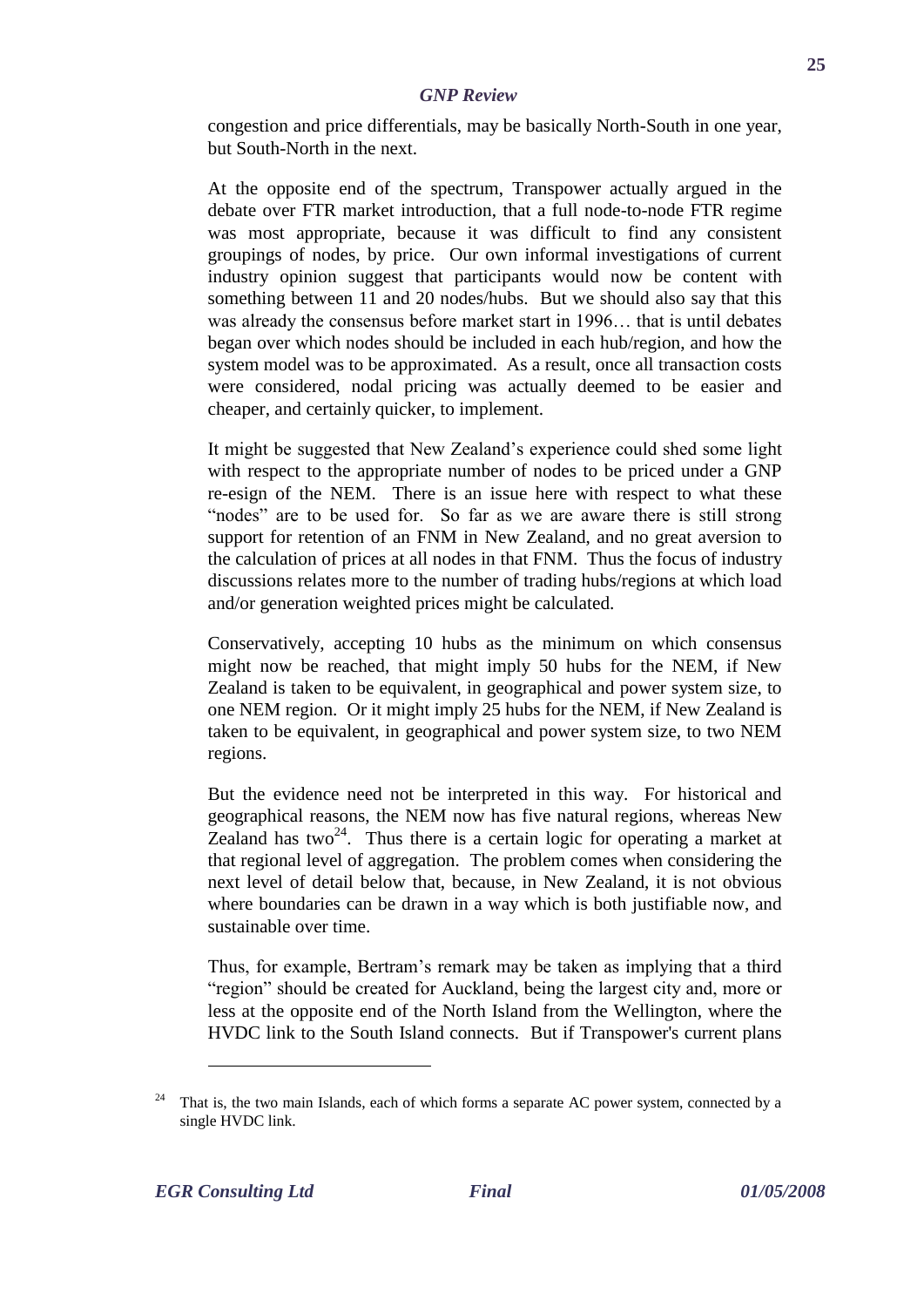come to fruition, there may then be no significant constraints on power flowing across the HVDC link, or into Auckland, for a decade or so. At the same time, constraints in other parts of the country can be expected to become increasingly important, particularly because major investments in geothermal and wind generation are creating transmission flows in quite unexpected places. It might still be said, then, that there are *only two important transmission bottlenecks in New Zealand,* or more exactly three in the next round of transmission proposals, but they are now expected to be at quite different places from those Bertram was presumably referring to in 2005.

The relevance of all this to the NEM depends on the nature of intra-regional networks, how often constraints bind, the nature of the resultant pricing patterns, and how much impact generation and/or investment might be expected to have, in terms of shifting the likely location of congestion. If congestion is insignificant, no form of congestion management mechanism is likely to be worthwhile. $25$ 

If congestion is significant, but shifting, then an FNP/GNP approach may prove easier, in the long run, than any form of sub-regionalisation, or constraint pricing, that requires frequent changes to the (explicit or implicit) allocation of congestion right, and all the controversy likely to ensue. Arguably, this is the greatest potential advantage of GNP to the NEM.

The same may be true if congestion occurs on loop constraints, rather than on simple inter-regional links. Simple bounds divide markets into distinct regions. But loops create "spring washer" price patterns, in which one constraint creates different prices at each node around the loop, and in all locations connected to the loop, with no clear regional boundaries.<sup>26</sup> This kind of pattern may best be dealt with by either an FNP/GNP market design, or a CP-based regime as discussed in the framework paper. We might suggest that one reason why US markets have mainly opted for FNP is that they probably have very much more complex loop flow issues than either New Zealand or Australia.

<sup>&</sup>lt;sup>25</sup> If constraints seldom bind, though, this suggests over-capacity which should not be sustainable under a rational economic investment regime. And that suggests an alternative focus of regulatory attention.

 $26$  This is the case for constraints arising in one major loop around New Zealand's central North Island, for example.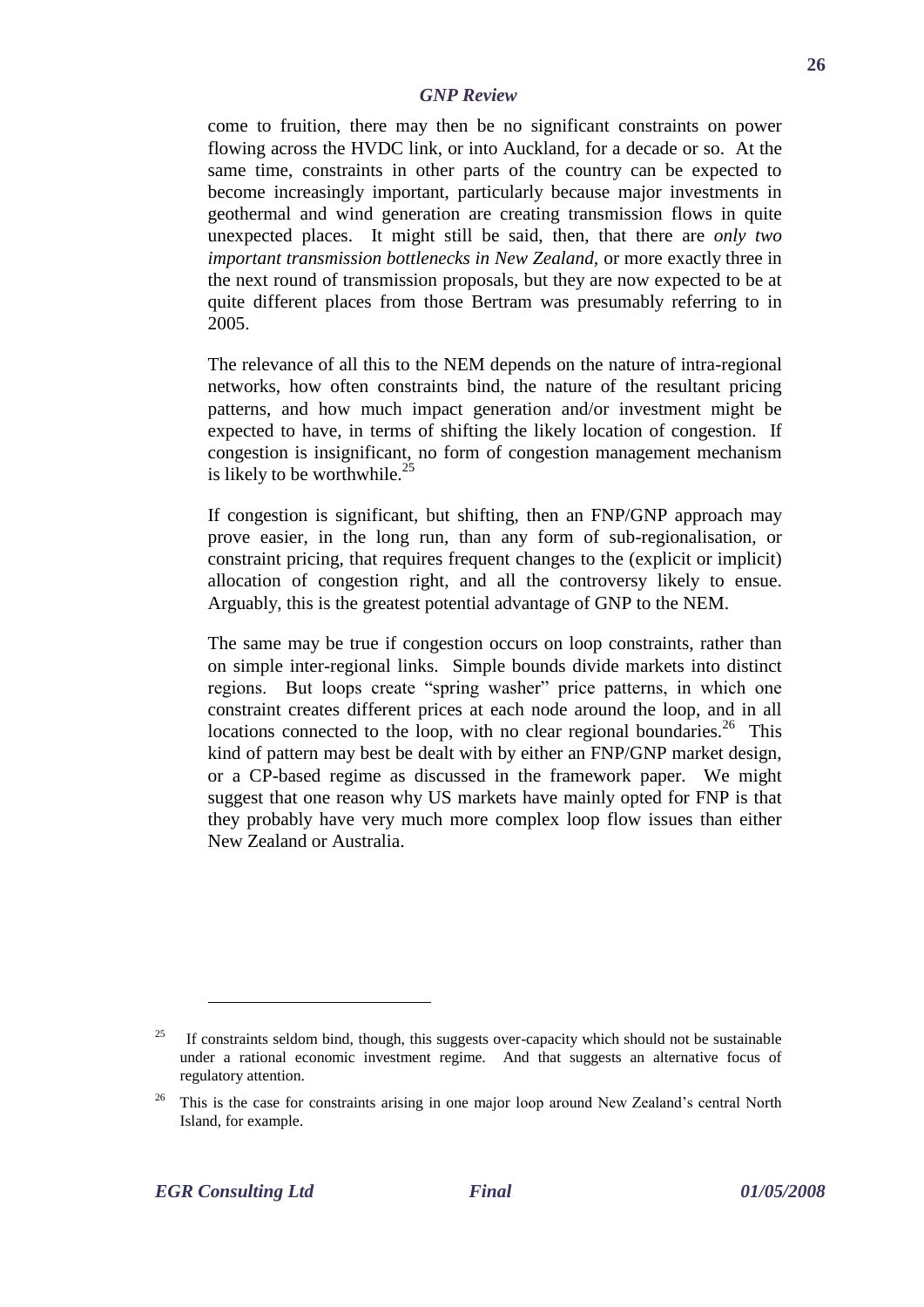*In an effort to manage basis risk in the absence of a formal congestion-hedging instrument, participants in the New Zealand market have relied on regionalisation (supplying only customers in a close geographic proximity to generation facilities), vertical integration and an industry-developed hedging market.. (p66).*

This paragraph is correct, but some further explanation may help. The New Zealand market differs from the Australian market in that there is strong vertical integration between generation and retailing, on a more-or-less national basis. This is one very powerful reason why energy hedging markets have had so little success. They are of little interest to a vertically integrated "gentailer" (ie generator/retailer) who has a reasonably matched portfolio of generation assets and customer obligations.

But there are two different vertical integration strategies here. While it is true that some *participants in the New Zealand market have relied on regionalisation (supplying only customers in a close geographic proximity to generation facilities),* this is a minority strategy*.* The majority of "gentailers" also rely heavily on geographical diversification. And this is a major reason why transmission hedging markets have not received much industry support. It really does not matter to a nationally diversified "gentailer" if the market settlement system implies an allocation of "transmission rights" to generation or load at the "wrong locations". Such a "gentailer" is operating at all locations, and it is merely a matter of internal accounting to attribute rents collected for the "wrong locations" to the "right locations", if so desired. $27$ 

Thus the failure of FTR markets in New Zealand need not necessarily imply that the same would be true in Australia. It should be recognised that the New Zealand market has been dominated by a relatively small number of relatively diversified participants from the start. In this respect the NEM is probably more like US markets, where there are much larger number of participants, who must trade more actively over longer distances, and FTR markets have been quite successful.

Conversely, it may reasonably be said that the failure to establish an FTR markets in New Zealand, from the outset, has forced participants to adopt strategies which means that those which have survived now see little need for one. Thus the evidence may be interpreted as underlining the importance of introducing FTRs, or equivalent instruments, in conjuction with any GNP

<sup>27</sup> Thus locational hedging is arguably not much of an issue for any established gentailer, because all have now adopted either diversified or regional vertical integration, to survive. The major issue in the New Zealand market, is the implication that retail competition becomes limited in certain regions, where lack of FTRs makes it difficult for an independent entrant to compete with either a nationally diversified or regionally integrated incumbent (It is not obvious that the situation is any worse than in, say, the super market business, though.)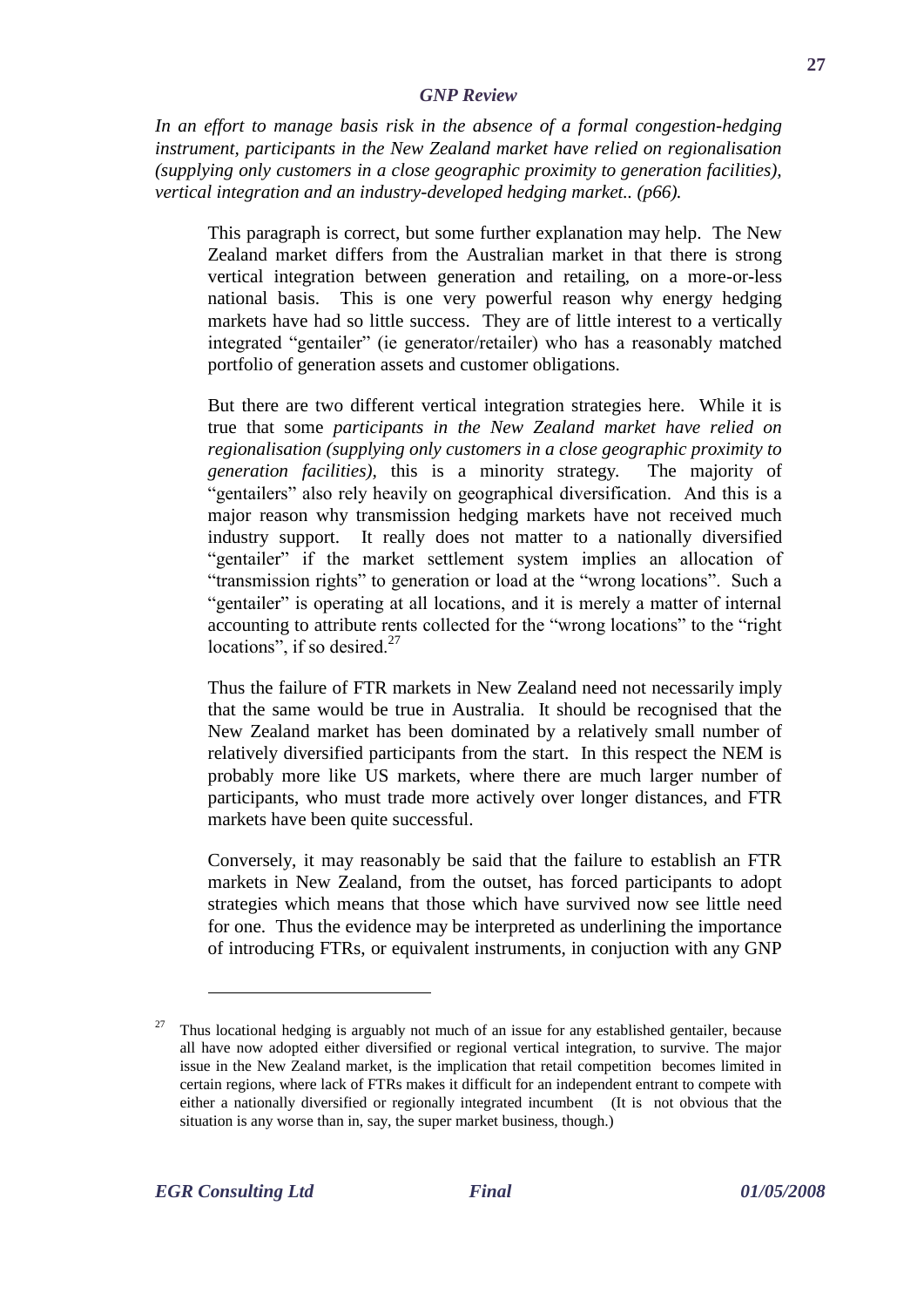development, even if the need for them does not seem urgent. The need did not seem urgent in New Zealand either, because constraint rents were relatively low in early years. But many now believe that situation should really have been taken as window of opportunity, to introduce an FTR regime while stakes were low. It has not become, and will not become, any easier as time progresses, and participants bed in commercial positions based on the absence of FTRs.

So the most significant lesson from the New Zealand experience may be a negative one: That it is very difficult to change the market design and/or structure once participants have operated under one structure for long enough to have established commercial positions based on the status quo. A similar situation seems to have arisen in the NEM, with regional boundaries, for example, proving significantly more rigid than had originally been hoped. Similarly, the principal difficulty in moving toward any form of explicit congestion pricing seems to arise from perceived conflict around the allocation of congestion rights.

On the other hand, the principal justification for moving to an FNP or GNP framework may be that, once established, the potential for conflict over, for example, regional boundaries, is significantly lessened. It does not disappear, though, as conflicts over potential FTR allocations in New Zealand show.